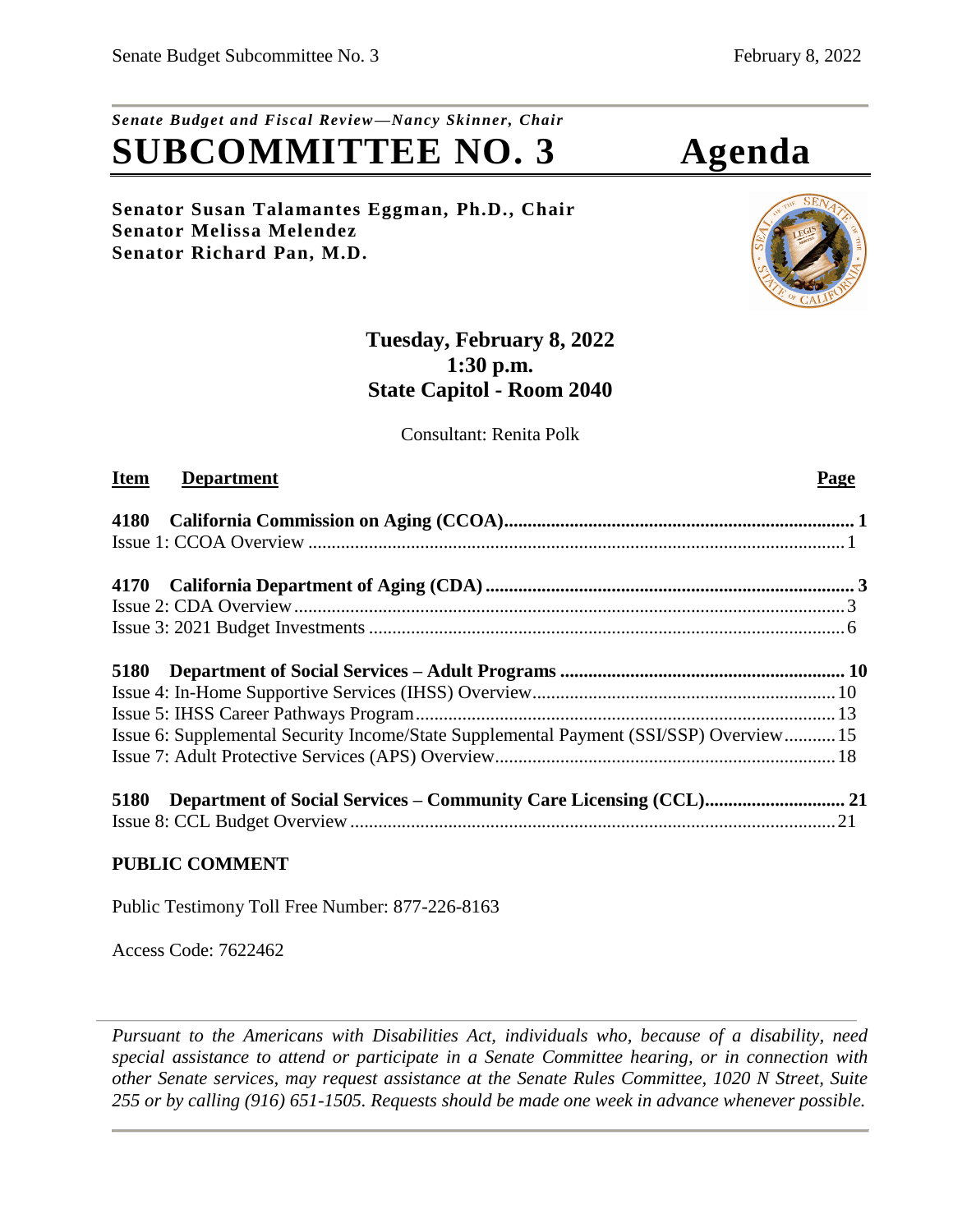## <span id="page-1-0"></span>**4180 CALIFORNIA COMMISSION ON AGING (CCOA)**

#### <span id="page-1-1"></span>**Issue 1: CCOA Overview**

The mission of the California Commission on Aging is to serve as the principal advocacy body for older Californians. The Commission advises the Governor, Legislature, and state and local agencies, and participates in the consideration of legislation and regulations made by state and federal entities relating to programs and services that affect older adults.

| <b>Grand Total By Fund</b> | <b>Fiscal Year</b> |                              |
|----------------------------|--------------------|------------------------------|
|                            | 2021-22            | (Proposed Budget)<br>2022-23 |
| General Fund               | \$52               | \$52                         |
| California Seniors Special |                    |                              |
| Fund                       | \$61               | \$61                         |
| <b>Federal Funds</b>       | \$523              | \$833                        |
| <b>Total All Funds</b>     | \$636              |                              |

#### **California Commission on Aging Expenditures by Fund Source** \* Dollars in thousands

**Governor's Proposal.** The Governor's Budget requests two permanent positions and an increase in federal fund authority of \$309,000 in 2022-23 and \$297,000 ongoing to support the Commission in fulfilling statutory obligations and increased workload associated with Master Plan for Aging implementation.

**Background**. Established in the Older Californians Act, the Commission is comprised of 25 appointees representing the state's racial, ethnic, and geographic diversity. Members of the Commission are consumers and providers of aging services, as well as researchers and academics from the field of aging. Commissioners are volunteers who serve up to two three-year terms, appointed by the Governor, the Speaker of the Assembly, and the Senate Rules Committee. The Commission is staffed by three full-time staff: one Executive Director (ED), one Associate Governmental Program Analyst (AGPA), and one Staff Services Analyst (SSA). These staff also provide administrative support to the Triple-A Council of California (TACC), a 33-member body of local volunteers that meets four times per year in Sacramento.

To ensure the Commission was fully represented and to provide guidance and analytic support in recommendations development and now implementation, the ED and AGPA have dedicated a sizable portion of work time to MPA-focused work since December 2019. The Commission participates in multiple MPA-related stakeholder advisory groups, e.g., Disability and Aging Community Living, Aging and Disability Resource Connection, Equity in Aging, and MPA Research Partnership. Participation in stakeholder meetings and supporting Commission MPA priorities require focused staff work centering on research, policy analysis, position papers, forums,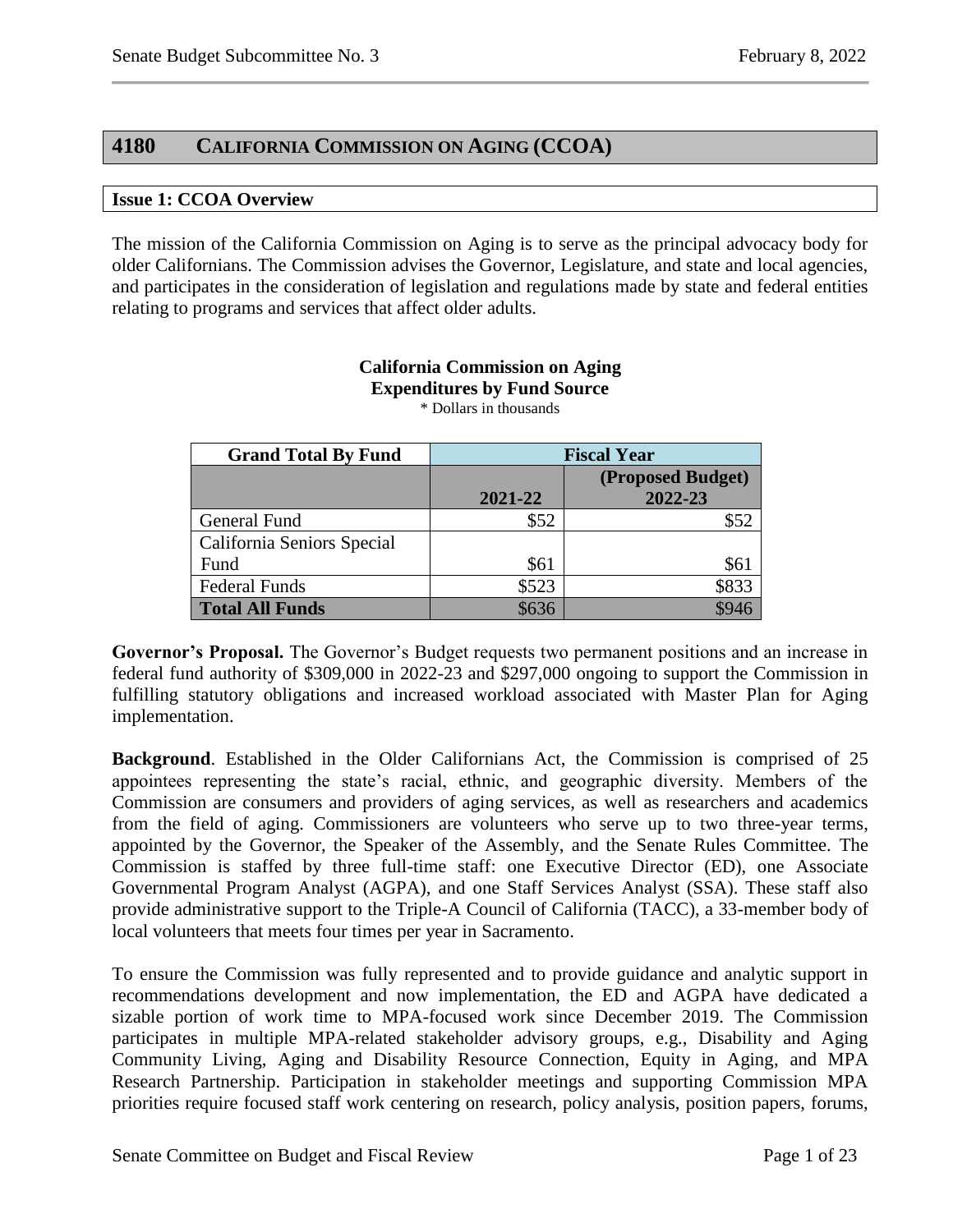public hearings, and outreach and education.

The Commission requests an AGPA who will be responsible for developing and executing a comprehensive communications strategy. The second requested AGPA will serve as an MPA Liaison and will be responsible for identifying emerging issues related to the MPA and tracking MPA implementation. The position will conduct research and prepare policy memos, policy briefs, reports, online content, presentations, and other materials for specific policy and program areas in alignment with Commission priorities.

#### **Staff Comment and Recommendation.** Hold open.

**Questions.** The Subcommittee has requested CCOA respond to the following:

- 1. Please provide an overview of the proposed 2022-23 CCOA budget and describe the funding augmentations included in the Governor's budget.
- 2. Describe the work that the Commission has done in the past year to help implement the MPA.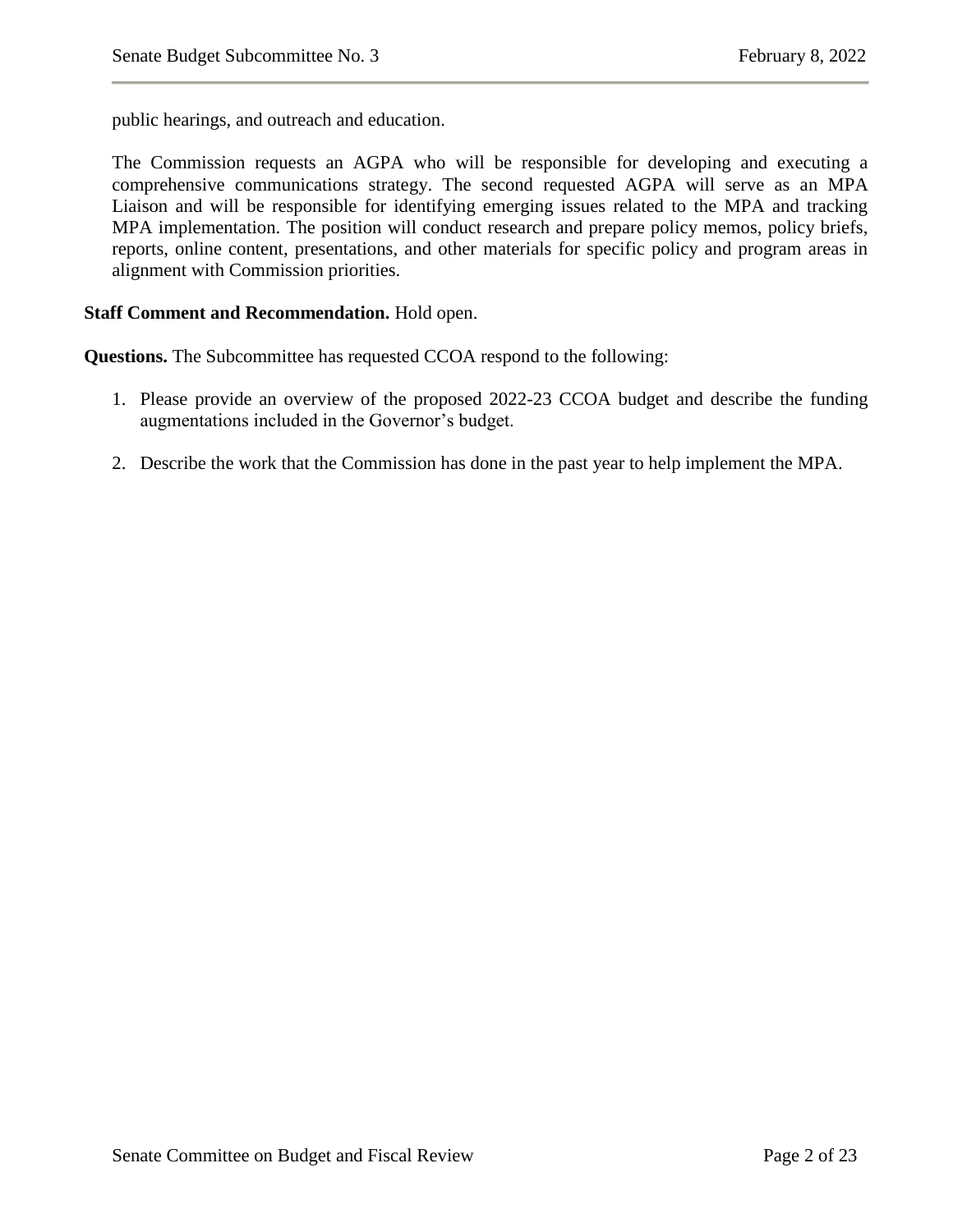## <span id="page-3-0"></span>**4170 CALIFORNIA DEPARTMENT OF AGING (CDA)**

#### <span id="page-3-1"></span>**Issue 2: CDA Overview**

The CDA administers community-based programs that serve older adults, adults with disabilities, family caregivers, and residents in long-term care facilities throughout the state. As the federally designated State Unit on Aging, the department administers federal Older Americans Act (OAA) programs and the Health Insurance Counseling and Advocacy Program (HICAP). CDA also administers two Medi-Cal programs; it contracts directly with agencies that operate the Multipurpose Senior Services Program (MSSP) and provides oversight for the MSSP waiver and certifies Community-Based Adult Services (CBAS) centers for participation in Medi-Cal. CDA administers most of these programs through contracts with the state's 33 local Area Agencies on Aging (AAA). At the local level, AAAs contract for and coordinate this array of community-based services to older adults, adults with disabilities, family caregivers, and residents of long-term care facilities.

## **California Department of Aging Expenditures by Fund Source**

\* Dollars in thousands

| <b>Grand Total By Fund</b>        | <b>Fiscal Year</b> |                   |
|-----------------------------------|--------------------|-------------------|
|                                   |                    | (Proposed Budget) |
|                                   | 2021-22            | 2022-23           |
| General Fund                      | \$103,991          | \$134,630         |
| <b>State HICAP Fund</b>           | \$4,600            | \$4,566           |
| <b>Federal Funds</b>              | \$310,364          | \$171,480         |
| Special Deposit Fund              | \$2,218            | \$1,218           |
| Reimbursements                    | \$15,191           | \$15,549          |
| Department of Public Health       |                    |                   |
| Licensing and Certification       |                    |                   |
| Program Fund                      | \$400              | \$400             |
| <b>Skilled Nursing Facility</b>   |                    |                   |
| <b>Quality and Accountability</b> |                    |                   |
| Fund                              | \$1,900            | \$1,900           |
| Home & Community-Based            |                    |                   |
| <b>Services American Rescue</b>   |                    |                   |
| Plan Fund                         | \$365,000          |                   |
| <b>Total All Funds</b>            | \$803,664          | \$329,743         |

**Governor's Proposals.** The Governor's Budget includes the following budget change proposals related to the CDA:

• Administrative Workload. The Governor's Budget requests \$536,000 General Fund in 2022-23 and \$512,000 General Fund in 2023-24 and ongoing to support four permanent positions to address increased administrative workload related to the recent growth of the department and the ongoing implementation of the Master Plan for Aging.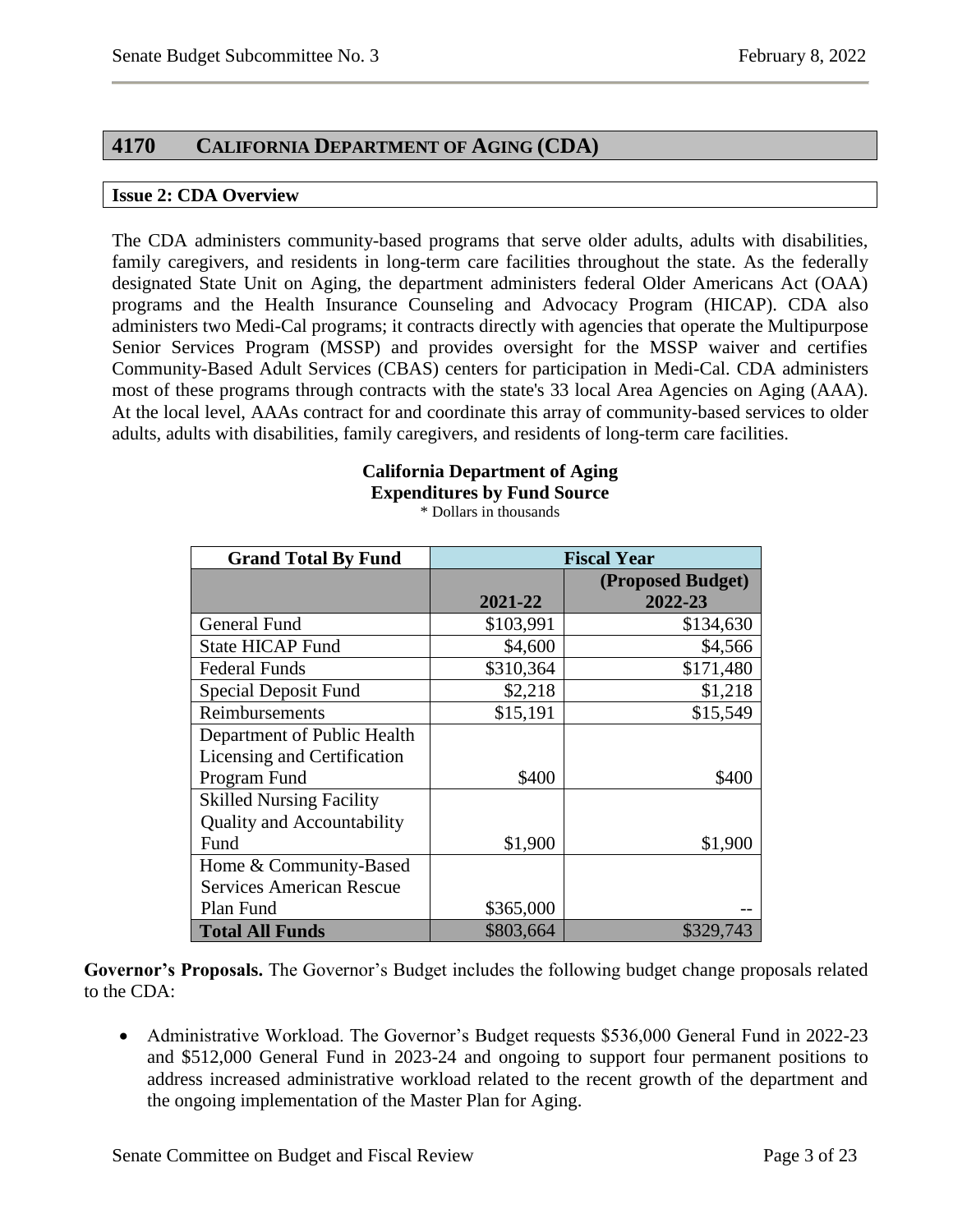- Position Authority Adjustment. The Governor's Budget requests position authority for eight permanent positions that previously have been established temporary help positions. CDA has identified existing, ongoing funding for these positions and requests position authority only.
- Master Plan for Aging. The Governor's Budget requests \$2 million General Fund in 2022-23 and \$1.9 million General Fund ongoing to support twelve permanent positions to continue implementation of the Master Plan for Aging specific to three areas: data, policy, and equity; communications; and to establish a State Public Conservator Liaison within the department.

**Federal Funding.** During the past two years, the department has received significant federal funding to respond to COVID-19. The table below depicts the total funding received and the funding deadline. The majority of this federal funding (\$131 million) went to the Home Delivered Meals Program.

|                          | <b>Total Funding</b> | <b>End Date</b> |
|--------------------------|----------------------|-----------------|
| <b>Families First</b>    | \$25.1 million       | September 2022  |
| Coronavirus              |                      |                 |
| Response Act             |                      |                 |
| Coronavirus Aid,         | \$86.5 million       | September 2022  |
| Relief, and              |                      |                 |
| <b>Economic Security</b> |                      |                 |
| (CARES) Act              |                      |                 |
| Consolidated             | \$17.9 million       | September 2022  |
| Appropriations           |                      |                 |
| Act                      |                      |                 |
| <b>American Rescue</b>   | $$146.1$ million     | September 2024  |
| Plan Act (ARPA)          |                      |                 |
| Vaccines                 | \$6.8 million        | September 2022  |
| Total                    | \$282.4 million      |                 |

**Master Plan for Aging and Workload Impact.** In January 2021, the California Health and Human Services Agency (CalHHSA) published the Master Plan for Aging (MPA) to serve as a comprehensive framework that will prepare the state for significant demographic changes in the years ahead, including the growth of the 60-and-over population to 10.8 million people by 2030.

The 2021 Budget Act included 53 new permanent positions to implement the MPA and other efforts aligned with the MPA's goals including Aging & Disability Resource Centers, Long-Term Care Patient Representatives, Health Insurance Counseling and Advocacy Program, and Community-Based Adult Services. Furthermore, the Department was provided with additional limited-term funding through the Home and Community-Based Services (HCBS) Spending Plan (\$365 million) and American Rescue Plan Act (ARPA) COVID relief funding.

The 53 permanent positions provided in the 2021 Budget Act represent a 42 percent increase in authorized staffing levels for the department and will significantly drive workload for CDA's Human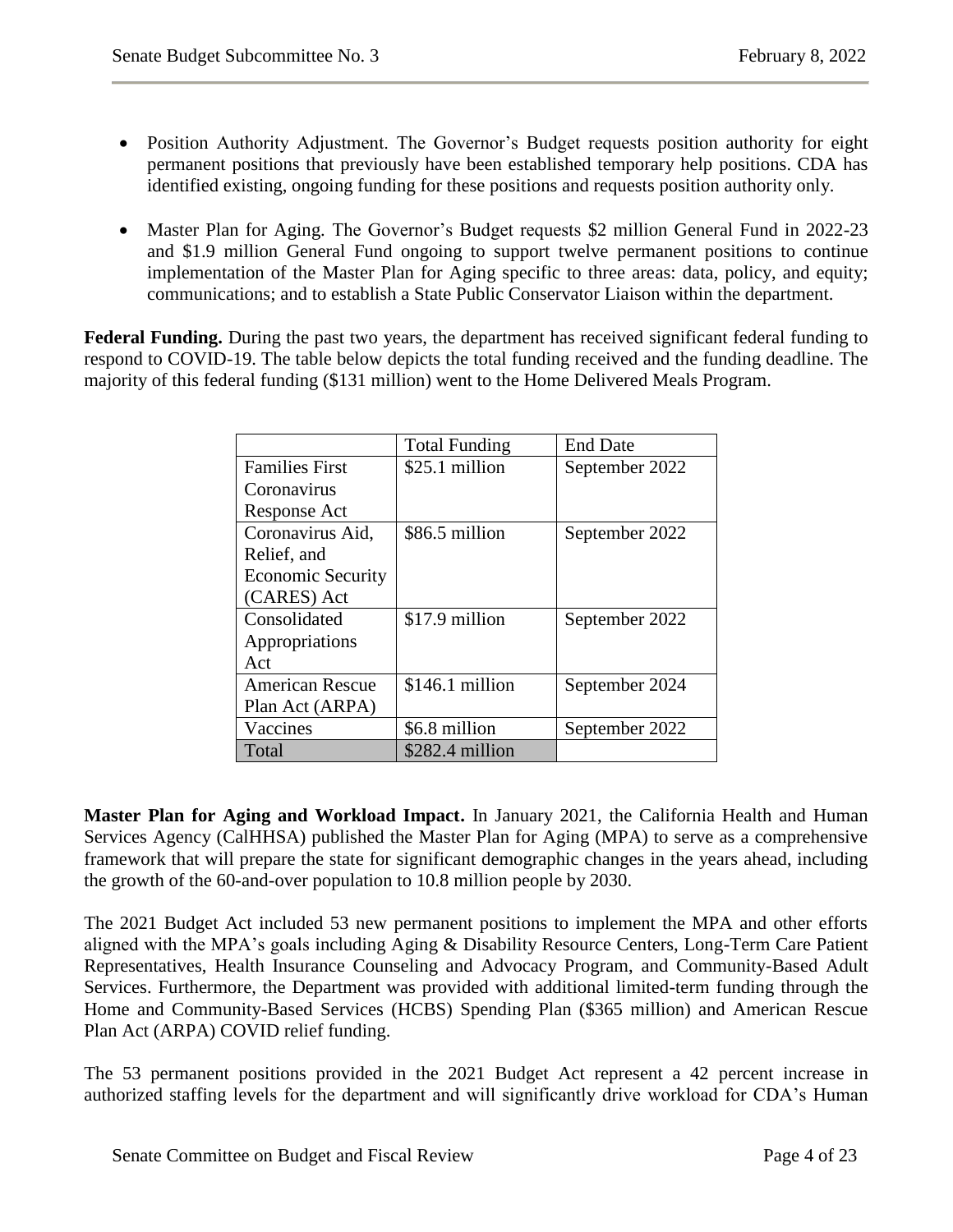Resources and Business management operations. The department requests twelve new positions in the 2022-23 Governor's Budget for continued implementation of the Master Plan for Aging. Staffing resources associated with the HCBS Spending Plan and ARPA COVID Relief funding will further increase administrative workload over the next several years.

CDA is responsible for the coordination and implementation of the MPA. Last year, CDA requested MPA Phase I resources that included core leadership, analytical, and support resources for the MPA in the areas of MPA leadership, policy, legal, IT, and administrative support. The twelve requested implementation positions are part of Phase II to support the leadership and coordination of CDA in implementing the MPA. This request builds upon last year's budget by providing additional support in data and research leadership and capacity, equity and tribal engagement, communications to connect aging and disability services, and establishing a State Public Conservator Liaison within CDA.

**Conservatorships.** Under California law, a judge can appoint a conservator to manage the financial affairs and/or daily life of another person whom the Court has been determined is unable to provide for his or her personal needs and/or manage his or her financial resources. A person under conservatorship is a "conservatee."

Each of California's 58 counties has an Office of the Public Guardian-Conservator-Administrator (PGCA). CDA proposes to establish a position at CDA to act as a liaison with local PGCA offices relating to probate conservatorships for older adults, including those with dementia. Probate conservatorships are the most common type of conservatorship in California. There are a large and growing number of older adults and in particular older adults with dementia currently served by or receiving services from PGCA offices. According to the department, the requested position will help CDA establish a strong relationship with local PGCA offices and support an effective, equitable, and coordinated Public Conservator program for older adults statewide.

Note that this proposal does not cover other county PGCA functions, including the Lanterman-Petris-Short Act Conservatorships, which involve medical and behavioral health issues, and guardianships for minors. Both of these areas are outside of CDA's purview and expertise.

#### **Staff Comment and Recommendation.** Hold open.

**Questions.** The Subcommittee has requested CDA respond to the following:

- 1. Please provide an overview of the proposed 2022-23 CDA budget and briefly describe the significant funding augmentations included in the Governor's budget.
- 2. How would the requested Public Conservator Liaison role ensure consistency and equity among all PGCA offices statewide?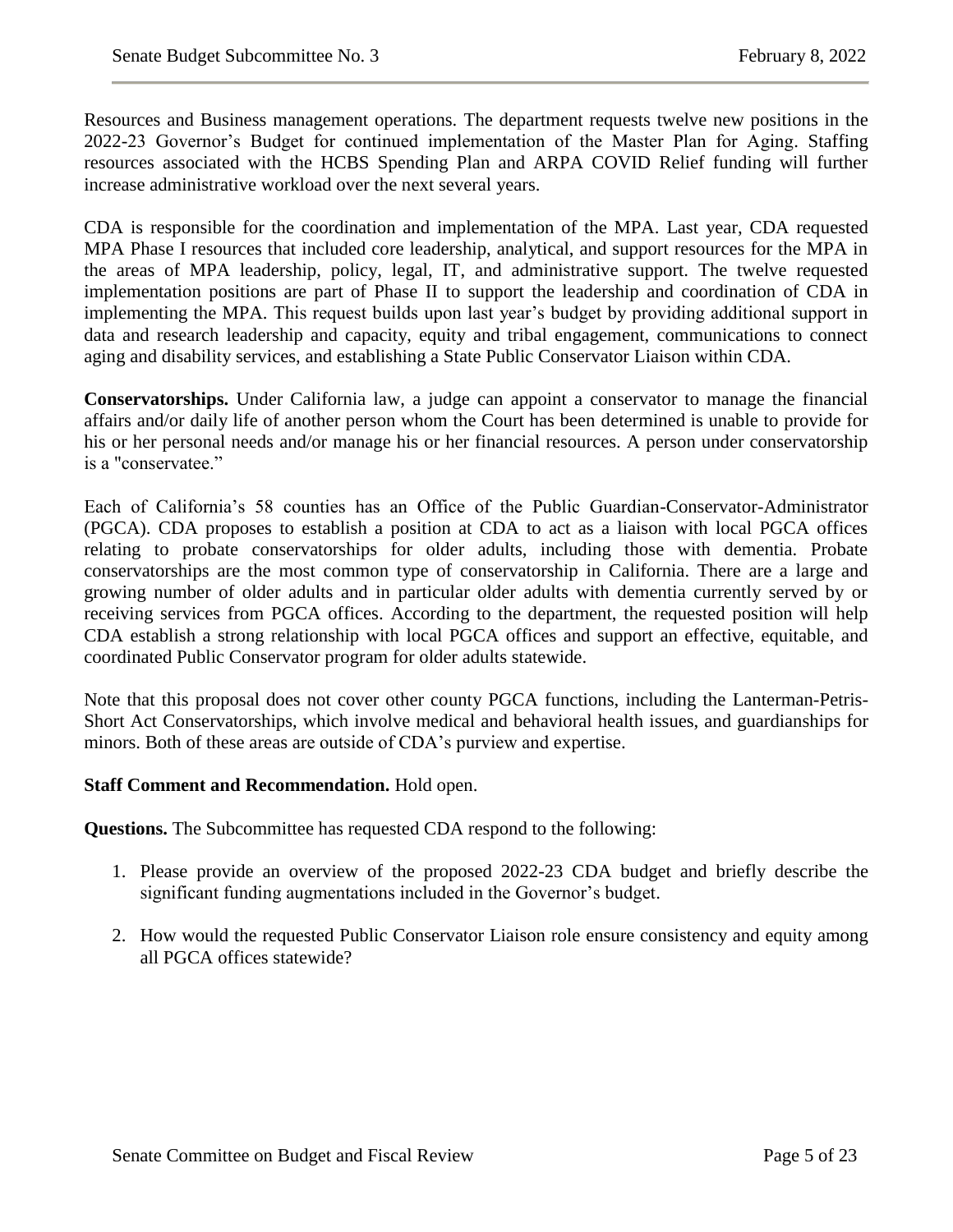#### <span id="page-6-0"></span>**Issue 3: 2021 Budget Investments**

**Budget Issue.** The 2021 Budget Act made several significant investments in programs administered by CDA. Those investments included:

 Older Adults Recovery and Resilience Initiative. \$106 million General Fund available over three years, to strengthen older adults' recovery and resilience from isolation and health impacts caused by the COVID-19 pandemic. Note that this funding was included as part of the state's Health and Community-Based Services (HCBS) spending plan.

The HCBS spending plan details how the state will spend additional federal funding provided via the ARPA of 2021. ARPA dictates that this pot of funding must be spent in support of home and community-based services and not supplant existing state funds.

- Senior Nutrition. \$14.3 million General Fund in 2021-22 and \$35 million General Fund ongoing for additional funding for increased meals and \$40 million General Fund, one-time, in 2021-22 for capacity building and infrastructure needs for these programs. Note that the \$40 million for infrastructure funding was included as part of the state's HCBS spending plan.
- Aging and Disability Resource Centers (ADRCs). \$2 million General Fund ongoing for state operations resources to support and expand ADRCs for a statewide "No Wrong Door" system.
- Multipurpose Senior Services Program (MSSP). \$6.3 million General Fund in 2021-22 and \$11.7 million General Fund ongoing to make the temporary MSSP rate increase permanent and to increase MSSP slots by 2,497.
- Technology Access. \$50 million General Fund one-time for the Technology Access for Older Adults and Adults with Disabilities pilot program. The program will provide grants to counties to assist older adults and adults with disabilities in accessing technology. Note that this funding was included as part of the state's HCBS spending plan.
- Office of the Long-Term Care Patient Representative. \$2.5 million General Fund in 2021-22 and \$4 million ongoing to provide public patient representatives to nursing facility residents who cannot make their own health care decisions and to establish the Office of the Long-Term Care Patient Representative program.

**Master Plan on Aging.** In June 2019, Governor Newsom issued an executive order calling for the creation of a Master Plan for Aging (MPA). This plan was spurred, in part, by the projected growth of California's over-65 population to 8.6 million by 2030. The CDA has taken a lead role in developing the MPA. The MPA was released in January 2021. It is driven by five goals and over one hundred initiatives. Each of the 2021 investments described above helps to meet one of those five goals.

Goal One: Housing for All Ages and Stages.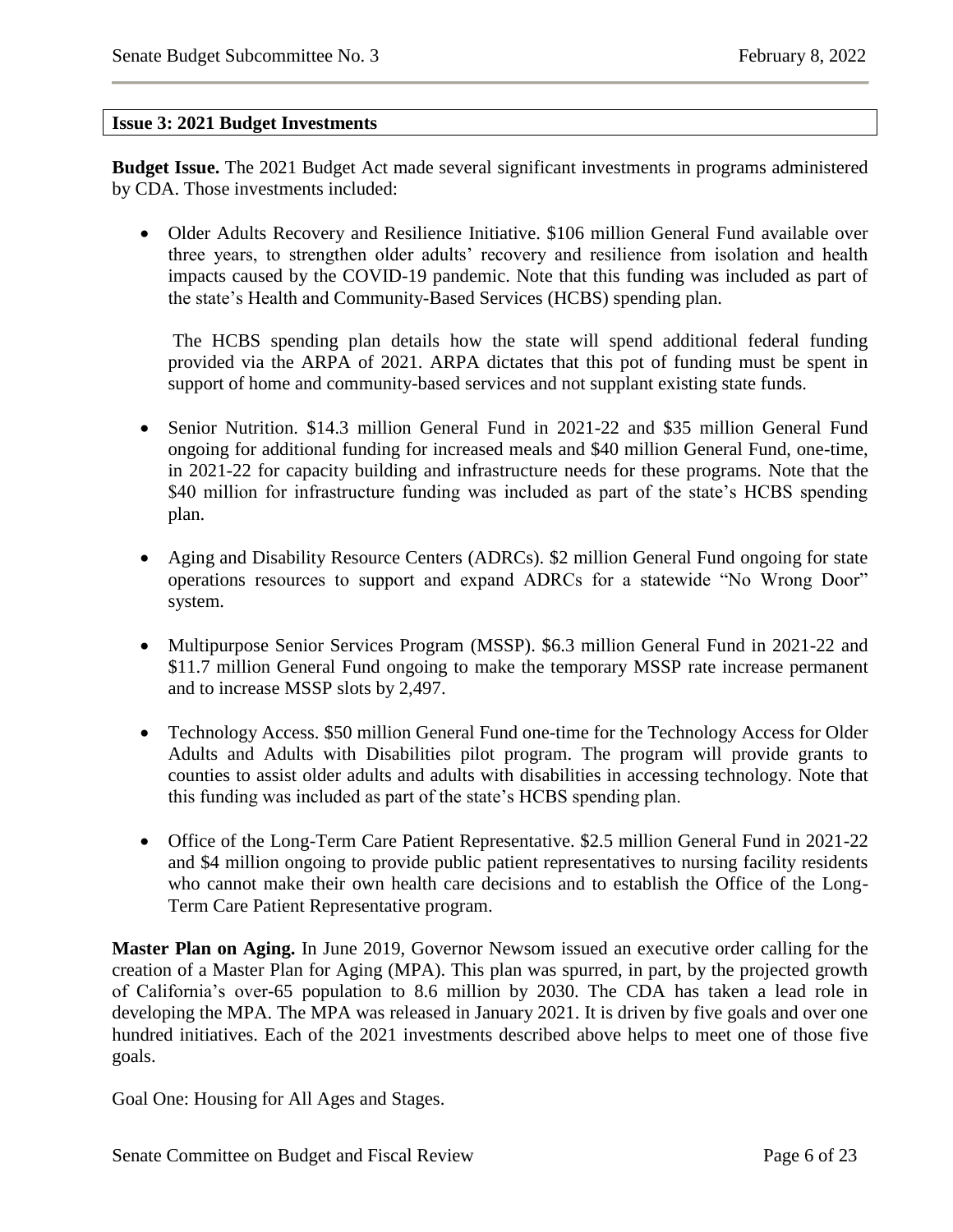Goal Two: Health Reimagined.

Goal Three: Inclusion and Equity, not Isolation.

Goal Four: Caregiving that Works.

Goal Five: Affording Aging.

**Older Adults Recovery and Resilience Initiative**. The 2021 Budget Act funded the Older Adults Recovery and Resilience Initiative. This investment will increase the service levels of existing programs based on local needs. The table below provides the funding breakdown by program.

| Program                                      | <b>Funding</b> |
|----------------------------------------------|----------------|
| <b>Senior Nutrition</b>                      | \$20.7         |
| Senior Legal Services                        | \$20           |
| <b>Fall Prevention and Home Modification</b> | \$10           |
| Digital Connections                          | \$17           |
| Senior Employment Opportunities              | \$17           |
| Aging and Disability Resource Connections    | \$9.4          |
| Behavioral Health Friendship Line            | \$2.1          |
| <b>Family Caregiving Support</b>             | \$2.8          |
| <b>Elder Abuse Prevention Council</b>        | \$1.0          |
| <b>State Operations</b>                      | \$6.0          |
| <b>TOTAL</b>                                 | \$106          |

|                                      | <b>Proposed Program Funding</b> |  |
|--------------------------------------|---------------------------------|--|
| pe of Dollare, Opotimo ovor Throp Yo |                                 |  |

**Senior Nutrition**. The Senior Nutrition program consists of the Congregate Nutrition Program and the Home Delivered Meal Program. The Congregate Nutrition program targets individuals age 60 or older with the greatest economic or social need. In 2019-20, an average of 36,458 meals a day were served through this program. The Home Delivered Meal Program serves older adults who are not able to attend congregate programs. In addition, programs may provide nutrition education counseling. In 2019-20, approximately 53,734 meals were delivered each day.

Under the CARES Act, states were allowed additional program flexibility for nutrition programs. States were allowed to transfer up to 100 percent of funding from congregate to home-delivered meals programs without prior federal approval to provide home-delivered meals to individuals homebound for social distancing purposes, and temporarily waive certain dietary guidelines for meals. Congregate meal programs were transformed to serve older adults through meal pick-up and home delivery. Based on preliminary data, AAAs were able to provide approximately 9.5 million additional meals in 2020-21 compared to the previous fiscal year.

The department is still in the process of consulting with stakeholders to create guidelines for the \$40 million set aside for infrastructure. However, the department has indicated that the funds will go to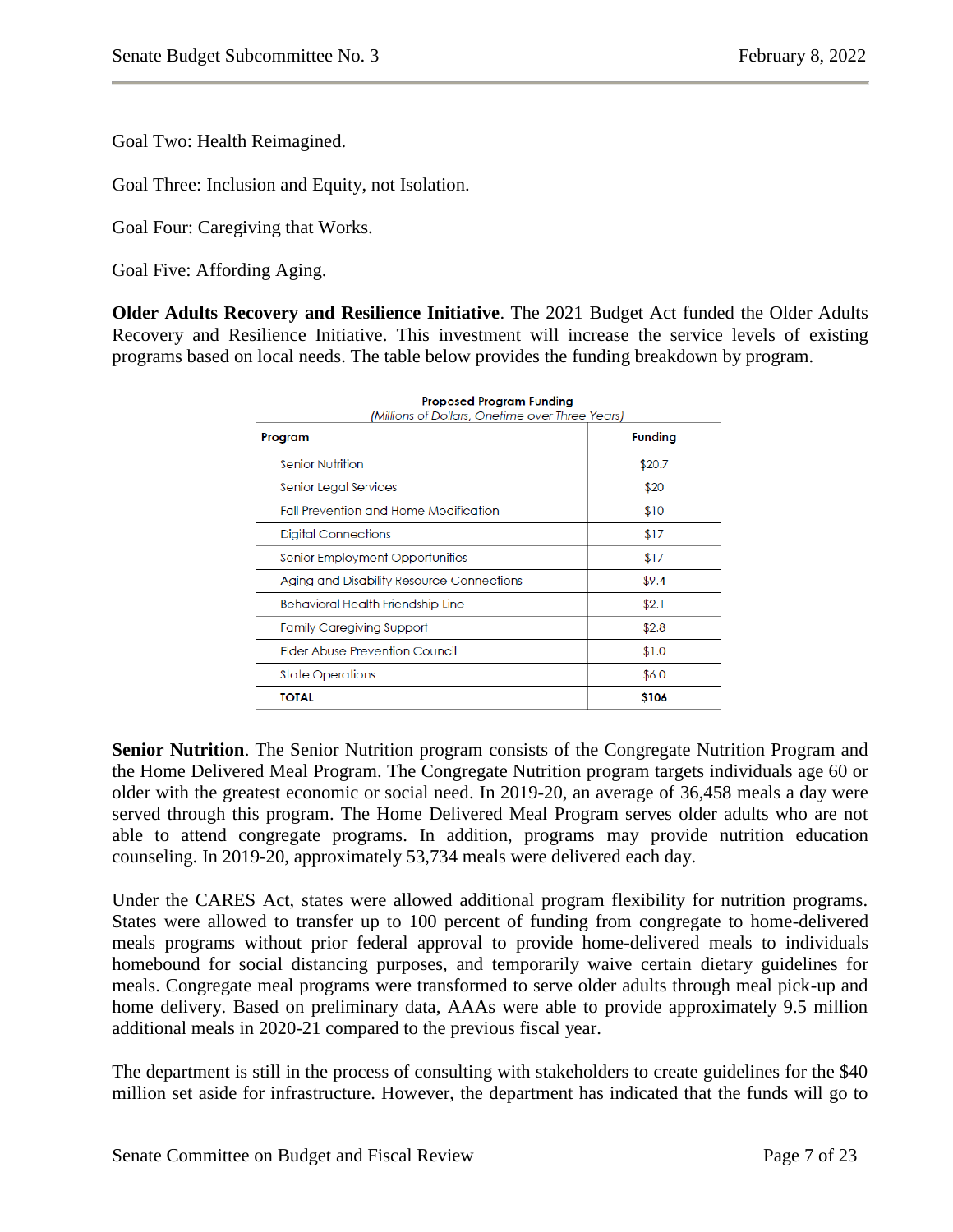AAAs who, in turn, will allocate the funding to local programs with Meals on Wheels programs receiving priority.

**ADRCs.** Many communities currently have multiple agencies administering long-term services and supports (LTSS) and have complex, fragmented, and often duplicative intake, assessment, and eligibility functions. ADRCs are intended to act as a single coordinated system of information and access for persons seeking LTSS. The "No Wrong Door" system aims to lower the barriers that older Californians, people with disabilities, caregivers, and families face accessing the information and assistance needed to age well. ADRCs are created by forming partnerships between AAAs and Independent Living Centers (ILCs). The establishment of a statewide ADRC program was a key recommendation from the MPA stakeholder committee.

The current ADRC network covers about fifty percent of the state. The additional funding provided in the 2021 Budget Act, as well as the 2019 and 2020 Budget Acts, has provided for the establishment of nine established ADRCs and a few emerging ADRCs. These new ADRCs cover twenty-two new counties and serve roughly two million additional older adults.

**MSSP.** MSSP provides social and health case management services for frail, elderly clients who wish to remain in their own homes and communities. Clients must be aged 65 or older, eligible for Medi-Cal, and certified (or certifiable) as eligible to enter into a nursing home. Teams of health and social service professionals assess each client to determine needed services and work with the clients, their physicians, families, and others to develop an individualized care plan. CDA implements MSSP under the supervision of the Department of Health Care Services (DHCS) through an interagency agreement.

**Access to Technology Pilot Program**. The 2021 Budget Act authorized the Access to Technology pilot program to connect older adults and adults with disabilities to technology to help reduce isolation, increase connections, and enhance self-confidence. The funding would be provided through grants to counties. Allowable uses of the funding include, but are not limited to: (1) providing technology to older adults and adults with disabilities; (2) arranging for reliable internet access to older adults and adults with disabilities; (3) developing or arranging for education and training on the use of technology; (4) and administration of the program, including data collection and reporting.

The department is currently working with the County Welfare Directors Association (CWDA) to develop guidelines for counties in implementing the program. As this funding was included as part of the state's HCBS spending plan the department had to wait for federal approval before moving forward with the program.

**Office of the Long-Term Care Patient Representative**. This office was established via the 2021 Budget Act to provide public patient representatives for residents of skilled nursing or intermediate care facilities to participate in interdisciplinary teams if a family member, friend, or other person authorized by state or federal law cannot be located, or is otherwise unavailable, unwilling, or unable to participate as a patient representative. The department is not required to begin providing public patient representatives until July 1, 2022, or the date that the Director of the department certifies and provides public notice that the Long-Term Care Patient Representative Program is operational, whichever is earlier. The department has recently hired an Office Director, is in the process of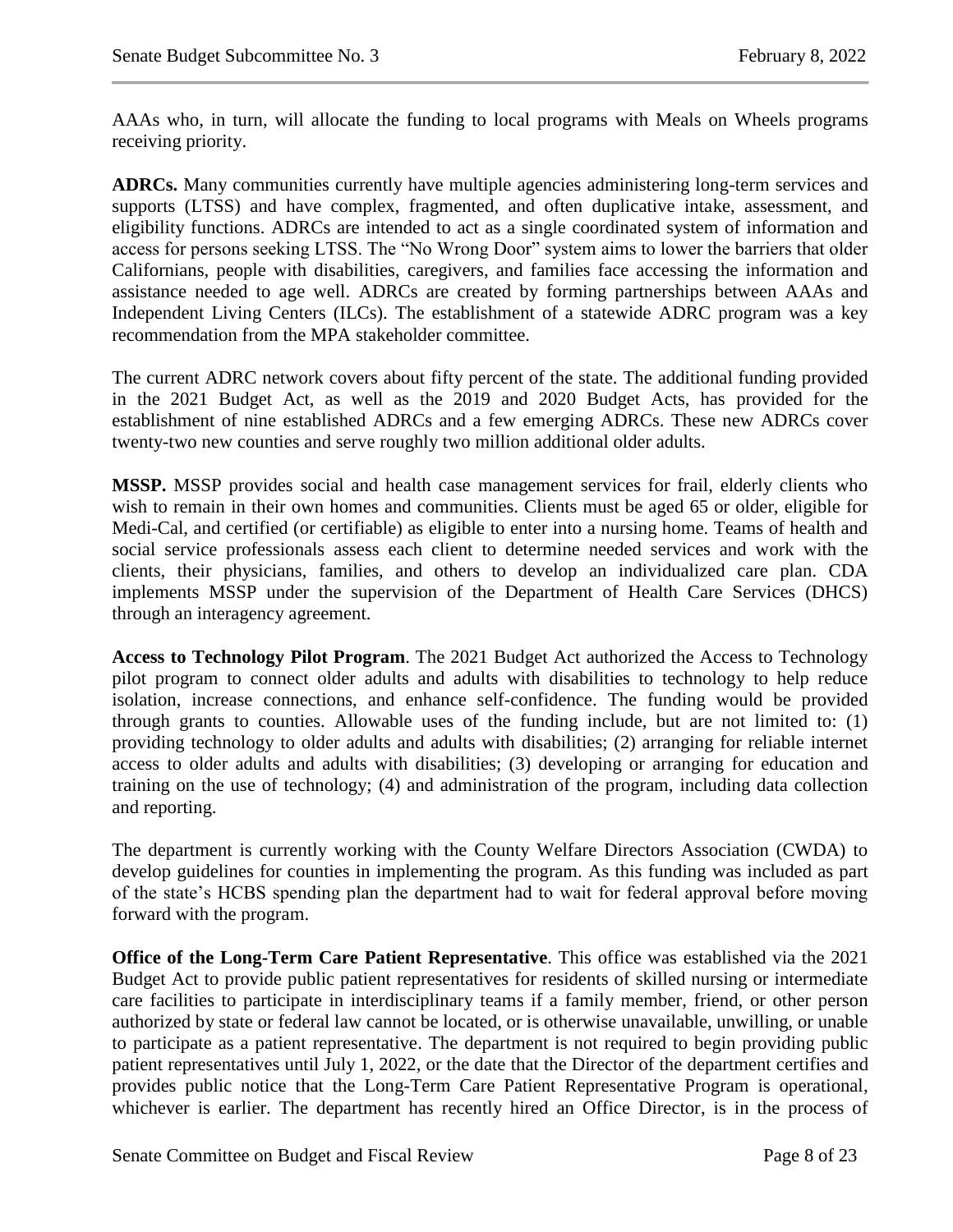vetting organizations to provide long-term care patient representatives and is developing a project plan, engaging with stakeholders and the California Department of Public Health. CDA has indicated that it is on track to meet the July 1 statutory deadline.

**Staff Comment and Recommendation.** This is an informational item and no action is needed.

**Questions**. The Subcommittee has requested CDA respond to the following:

- 1. Please describe the growth in MSSP and how this growth will impact isolation and well-being among seniors.
- 2. The 2021 Budget Act provided additional funding to provide more meals and to support infrastructure and capacity for the Senior Nutrition program. How has the state made progress in addressing hunger among older adults? How are the infrastructure and capacity funds being used? What challenges have these programs faced due to the pandemic and how will the state overcome them?
- 3. What additional work needs to be done to build out a statewide ADRC system?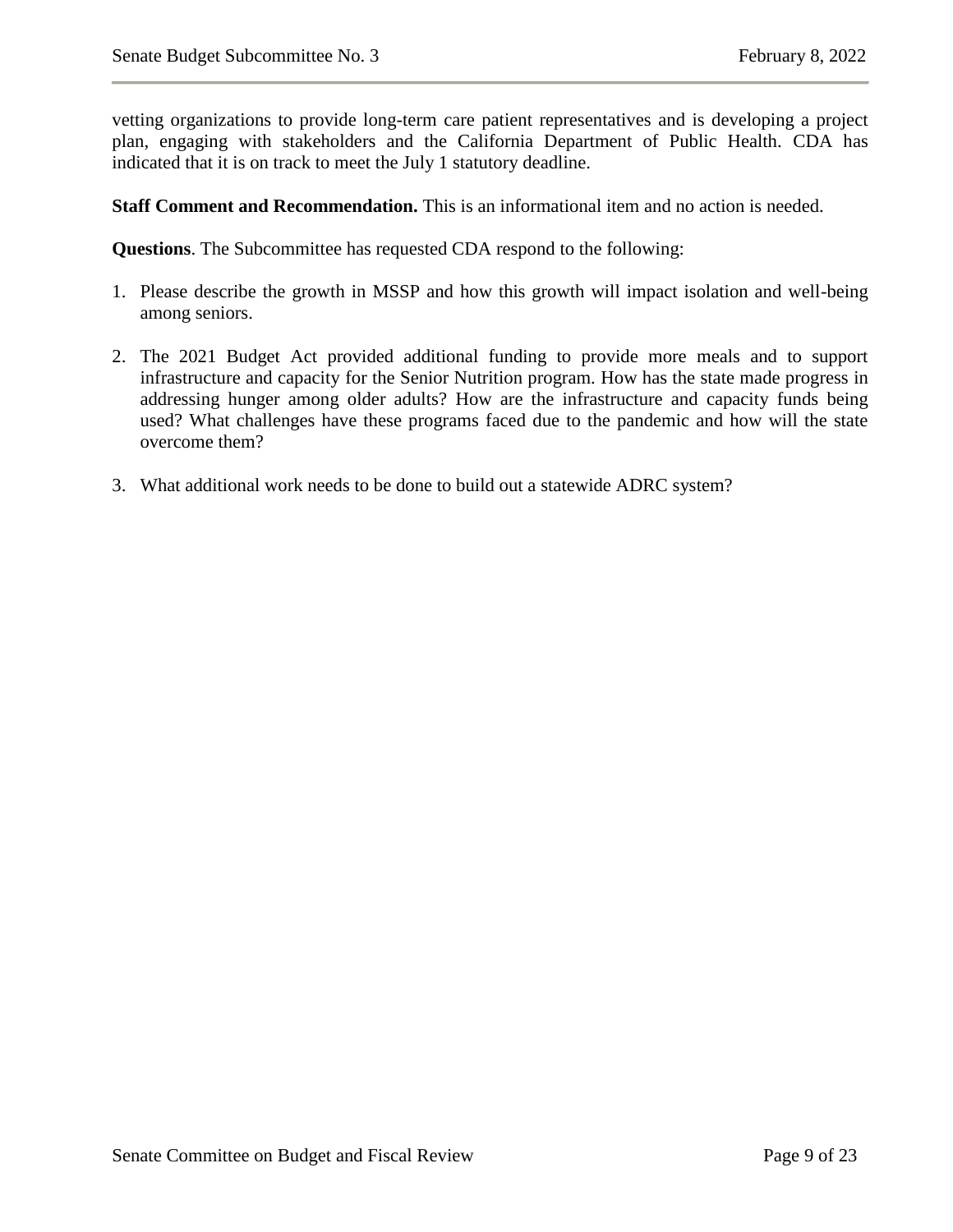### <span id="page-10-0"></span>**5180 DEPARTMENT OF SOCIAL SERVICES – ADULT PROGRAMS**

#### <span id="page-10-1"></span>**Issue 4: In-Home Supportive Services (IHSS) Overview**

**Governor's Proposal.** The 2022-23 IHSS budget includes \$16.9 billion (\$4.9 billion General Fund) in 2021-22 and \$18.5 billion (\$6.5 billion General Fund) in 2022-23. The 2021-22 budget reflects a decrease of \$308.4 million (and a decrease of \$671.4 million General Fund). This reflects a lower caseload than what was reflected in the previous estimate, slightly offset by an increase in the cost per hour and hours per case. The 2022-23 IHSS budget reflects an increase of \$1.3 billion (\$947.7 million General Fund) from the 2021 Budget Act, due to continued caseload growth, cost per hour, and hours per case.

The projected cost per hour is \$17.91 in 2021-22 and increases to \$18.39 in 2022-23. The caseload for this program continues to increase. The updated caseload is projected to be 583,083 in 2021-22 and 598,835 in 2022-23.

**Other IHSS Budget Highlights.** The budget also contains the following IHSS investments:

- Permanent Backup Provider System. The Governor's Budget includes \$24.8 million (\$11.2) million General Fund) ongoing for the permanent backup provider system. This system creates a permanent solution that allows counties to help IHSS recipients receive services from a secondary provider when the primary provider is unavailable, such that it will result in the need for emergency services and/or out-of-home placement if backup supportive services are not provided. The department has indicated that trailer bill language will accompany this proposal, but the language was not available at the time of writing.
- Continuous Coverage. The Governor's budget reflects \$90.1 million in General Fund savings, captured by pausing Medi-Cal redeterminations in response to the COVID-19 pandemic. This prevents cases from shifting to the non-federally funded IHSS Residual program. The delay of Medi-Cal redetermination was previously set to expire on December 31, 2021, but is now assumed to be extended through June 30, 2022.
- Electronic Visit Verification (EVV) Penalty Reduction. The Governor's budget includes \$27.5 million General Fund to cover the first six months of penalties in 2022-23 due to delayed EVV implementation.
- EVV Implementation Resources. The Governor's budget includes \$1.5 million General Fund for seven permanent positions to administer the EVV and IHSS social worker training. The department was previously granted limited-term funding for EVV implementation, which will expire on June 30, 2022.
- COVID-19 Temporary 6.2 Percent FMAP Increase. The federal government has provided and continues to provide a temporary 6.2 percent increase in the FMAP reimbursement rate for federally eligible Title XIX service expenditures. The enhanced FMAP rate was previously set to expire on December 31, 2021; however, it is now assumed it will be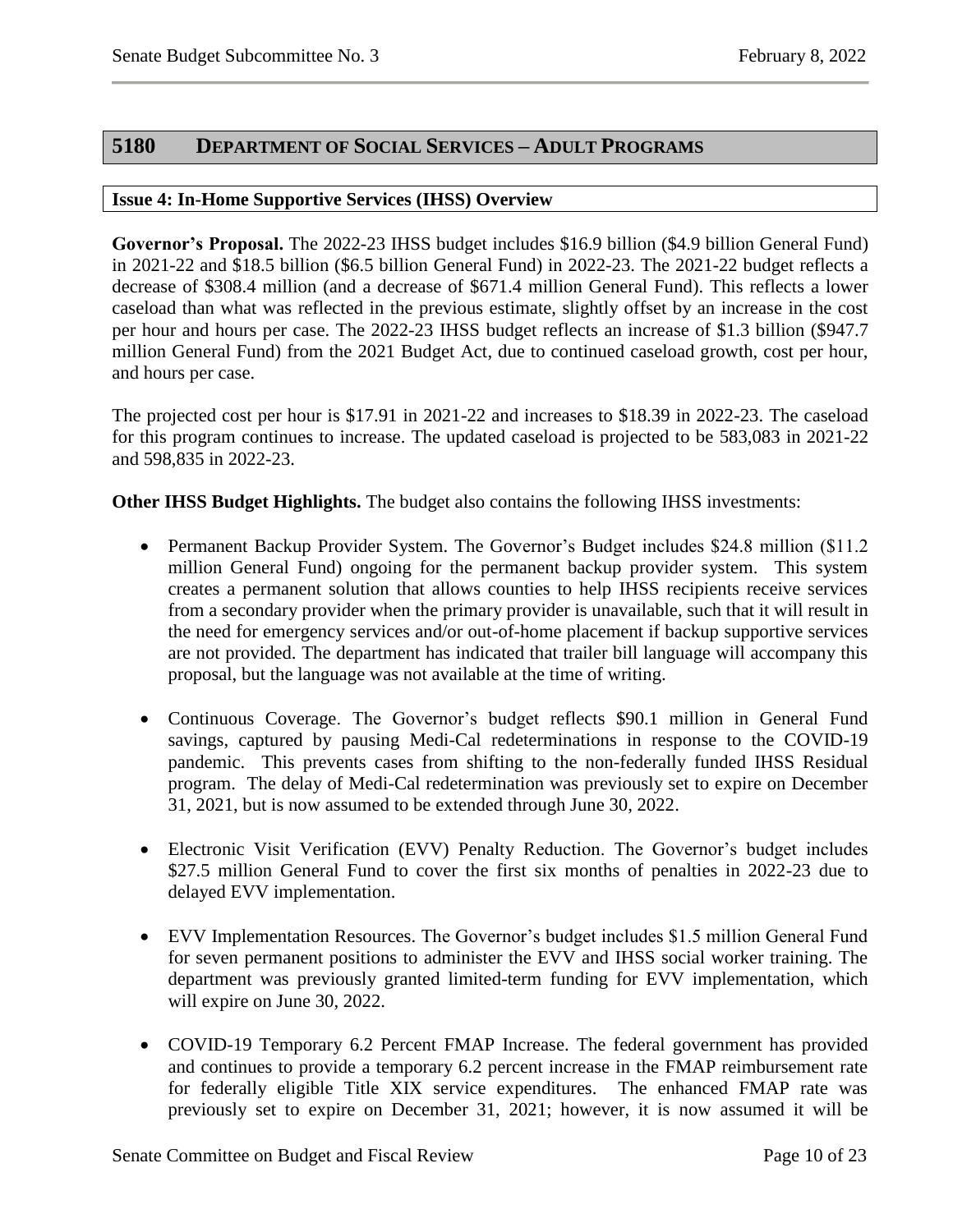extended through June 30, 2022. As a result of this extension, the projected General Fund savings in 2021-22 have increased from \$463.5 million to \$940.1 million.

**Background.** The IHSS program provides personal care services to approximately 658,258 qualified low-income individuals who are blind, over 65, or who have disabilities. Services include feeding, bathing, bowel and bladder care, meal preparation and clean-up, laundry, and paramedical care. These services help program recipients avoid or delay more expensive and less desirable institutional care settings.

As of December 2021, 14.9 percent of IHSS consumers are 85 years of age or older, 40.4 percent are aged 65-84, 36.3 percent are aged 18-64, and 8.4 percent are 17 years of age or younger. There are approximately 559,058 IHSS providers. 55 percent of providers live with their clients and 80 percent of providers work for only one recipient.74 percent of providers are relatives of the recipient.

**EVV.** In 2016, the Federal Government passed the 21st Century Cures Act to require EVV for Personal Care Providers and Home Health Care Providers. Part of the EVV requirement is that States will capture the provider's location when the service is provided. If the State fails to comply with the EVV requirement, the 21st Century Cures Act includes penalties in the form of reduction of the federal matching assistance percentage (FMAP). The reduction in FMAP is 0.5 percent for 2021, 0.75 percent for 2022, and 1.0 percent for 2023. The state will face federal penalties continuing into 2022-23 until CDSS has a fully implemented EVV system that meets Centers for Medicare and Medicaid Services (CMS) approval. CDSS plans to be in full compliance with CMS requirements by December 2022.

EVV was fully implemented for IHSS as of December 2020 however, CDSS received additional direction from CMS requiring electronic capture of the provider's location at the start and end of each workday. To fully comply with the CMS direction that CDSS electronically capture the location at the start time and end time of each service day for all non-live-in providers, the current system is being modified to electronically capture the provider's location when they log in and check in or check out. Implementation of the location capture feature and the release of an IHSS location services application for electronic devices is scheduled for July 2022.

**IHSS COVID-19 Response.** In response to the pandemic, CDSS has provided over 2.5 million masks to providers and recipients and continues to provide protective gear and personal protective equipment for providers and recipients. CDSS also implemented an emergency backup provider system. Note that funding for the emergency backup provider system ended on December 31, 2021, but the proposed 2022-23 budget includes funding for a permanent backup system. Additionally, emergency paid sick leave was provided for IHSS providers and the medical accompaniment service was expanded to include accompanying recipients to their vaccination appointments.

#### **Staff Comment and Recommendation.** Hold open.

**Questions.** The Subcommittee has requested CDSS respond to the following:

1. Please provide an overview of the proposed 2022-23 budget for the IHSS program and briefly describe the significant funding augmentations included in the Governor's budget.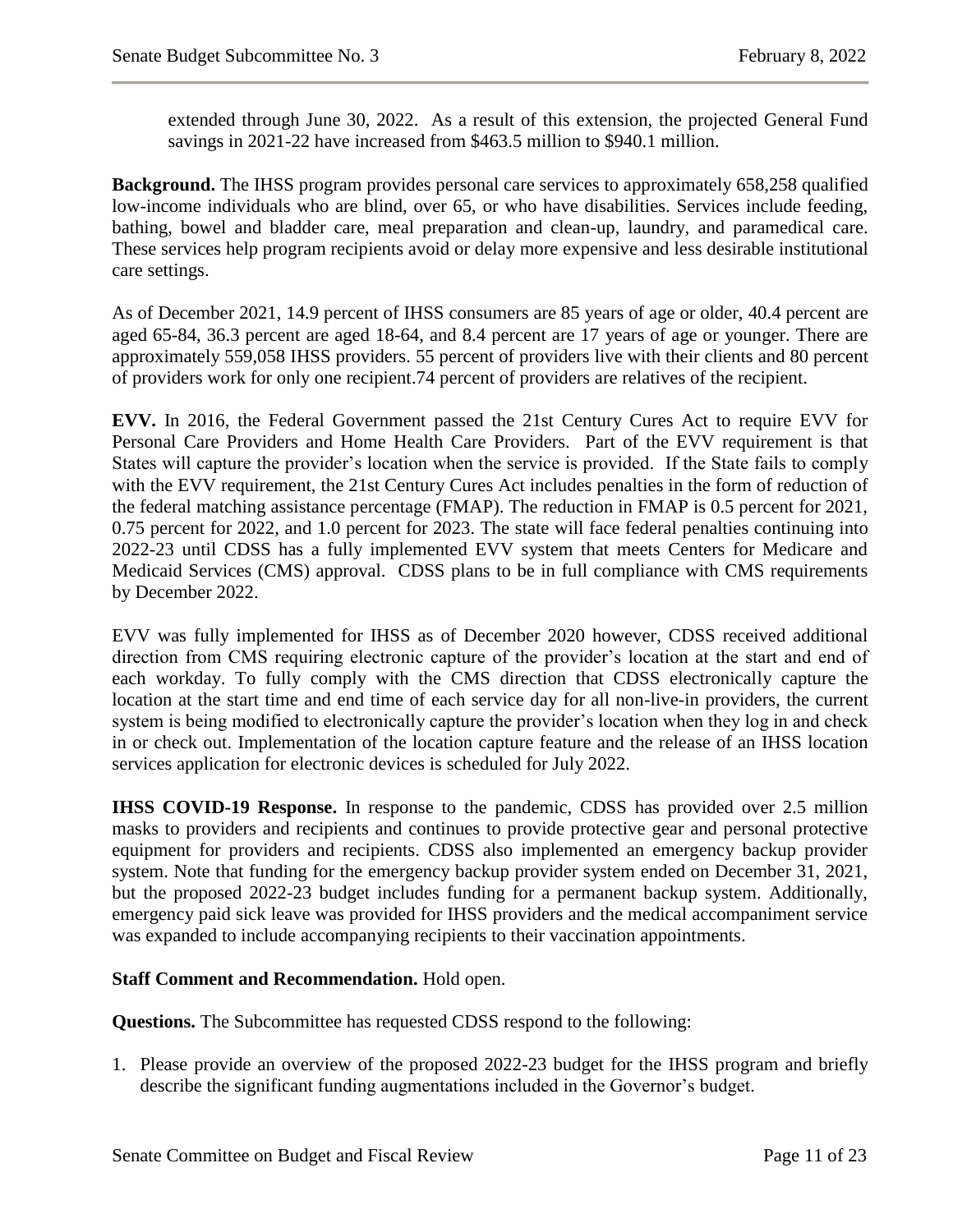- 2. The budget reflects slower paid caseload growth when compared to pre-COVID-19 growth rates. However, the number of new IHSS applications and denials is relatively the same as pre-COVID-19. What does the department attribute this decline in caseload growth to?
- 3. The 2021 Budget Act required the department, in consultation with stakeholders, to create, and provide to the Legislature, the framework for a permanent provider backup system. What is the status of those stakeholder conversations?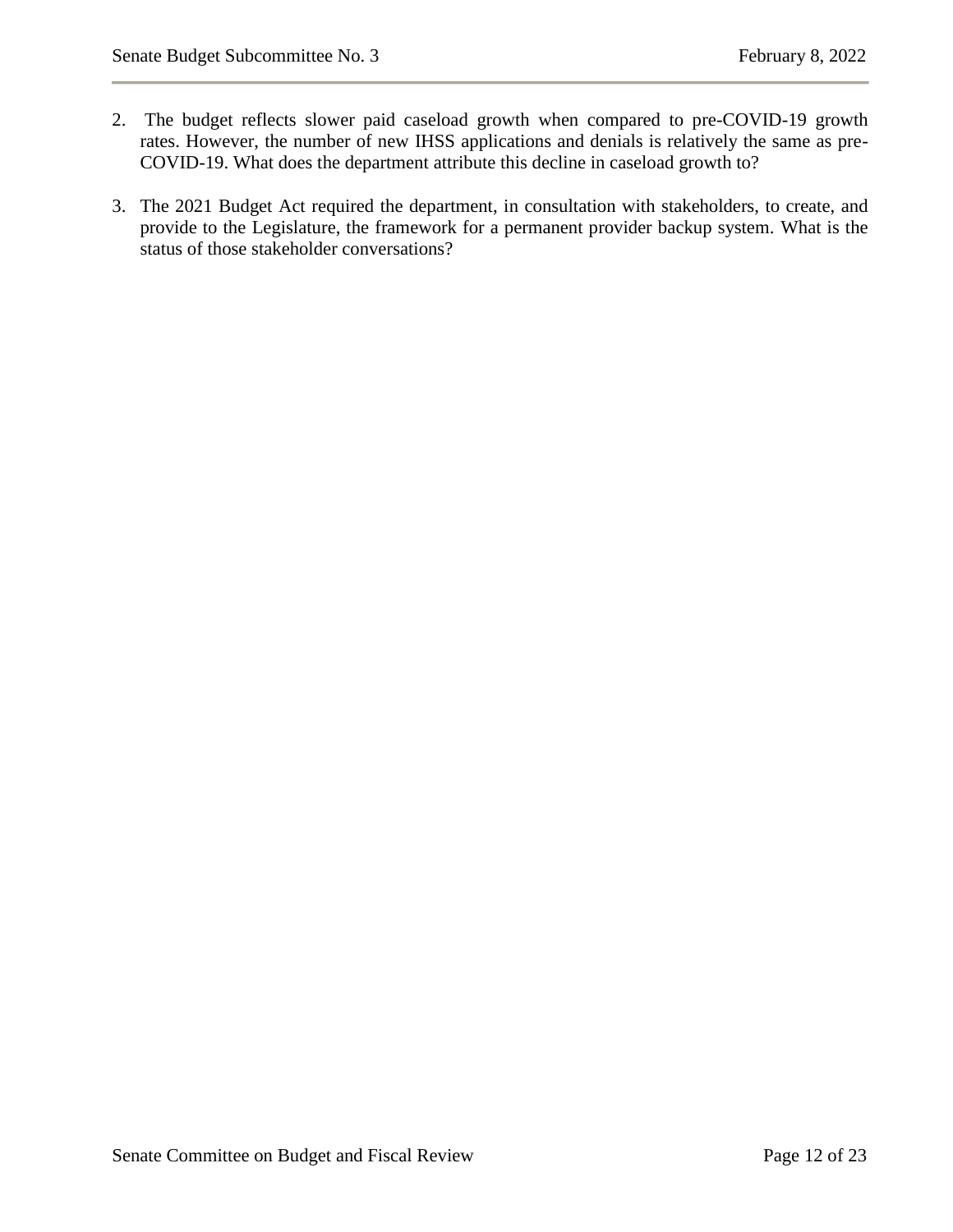#### <span id="page-13-0"></span>**Issue 5: IHSS Career Pathways Program**

**Budget Issue.** The 2021 Budget Act included \$200 million General Fund one-time to incentivize, support, and fund career pathways for IHSS providers, allowing these workers to build on their experience to obtain a higher-level job in the home care and/or health care industry. The budget also included trailer bill language detailing specifics of the program, including requirements that provider participation is voluntary, at no cost to providers, and that providers be compensated for each hour of training.

**Background.** The Career Pathways program aims to increase the quality of care and retention of providers for recipients and incentivize, support, and fund career pathways for providers. This will allow workers to build their experience to obtain a higher level job in the home care and/or health industry. CDSS with stakeholders identified five career pathways: (1) general health and safety, (2) adult education topics, (3) cognitive impairments and behavioral health, (4) complex physical care needs, and (5) transitioning from homelessness. The pathways are split into two categories: General Pathways and Specialized Skill Pathways. Providers who have completed provider enrollment and are eligible to work for a recipient, including registry and emergency backup providers, may participate in the Career Pathways Program. Providers will receive payment for attending training and those who complete coursework in a selected career pathway and meet certain criteria will be eligible to receive incentive payments. The criteria for receiving incentive payments include:

- Completing 15 hours of training in a particular pathway.
- Completing 15 hours of training in a Specialized Skills Pathway and subsequently going to work for a new recipient that needs that specialized type of care, and providing 40 authorized hours of care in the first month.
- Completing 15 hours of training in a Specialized Skills Pathway and subsequently going to work for a new recipient that needs that specialized type of care, and providing 40 authorized hours of care per month for at last 6 months.

Local counties and/or IHSS public authorities and nonprofit consortiums will inform providers of the availability of the training and assist interested providers in registering for the training. State staff will document the completion of learning pathways and issue the incentive payments as well as any other administrative activities related to the training. It is expected that provider training will begin in September 2022.

**Stakeholder Outreach.** CDSS held listening sessions with the stakeholder community on December 15, 2021, and January 26, 2022. More than 300 providers, recipients, and advocates attended those sessions. The department also conducted meetings and surveys with county IHSS and Public Authority staff to gauge interest in being training providers. During the listening sessions, recipients, providers, and others expressed some concerns. Recipients worried that providers will leave the IHSS program for other professions once they obtain the training and that incentive payments would encourage providers to take on more clients, putting them at risk for violations. There was also concern about language access and whether the training would be available in multiple languages.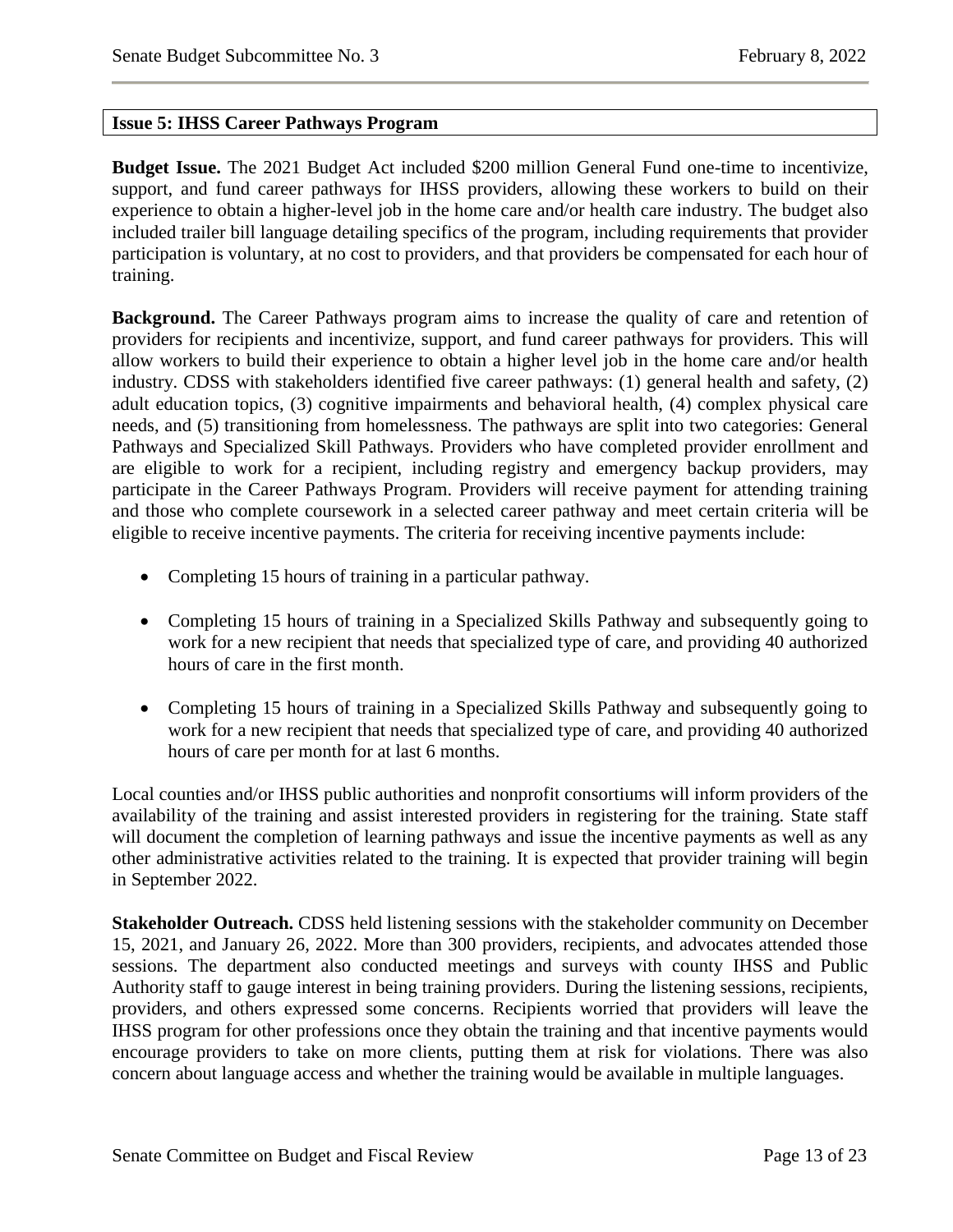**Next Steps.** The department is planning to issue a Request for Proposal (RFP) at the beginning of March, with final proposals due in mid-April. The department is also planning automation activities so that providers can be paid for the training and receive incentive payments. Additional stakeholder meetings will be scheduled to discuss the amount of the incentive payments.

**Staff Comment and Recommendation.** This is an informational item. No action is needed.

**Questions.** The Subcommittee has requested CDSS respond to the following:

- 1. Please provide an update on the rollout of the IHSS Career Pathways Program.
- 2. Why were the pathway topic areas chosen and what outcomes are anticipated for the clients whose providers have had this training? Has the department identified a contractor to develop the curriculum?
- 3. How does the state plan to retain providers and recruit new providers to avoid a loss of providers to other professions once they complete the training?
- 4. Is the department planning to make the training available in multiple languages? Will the training be conducted both in-person and online?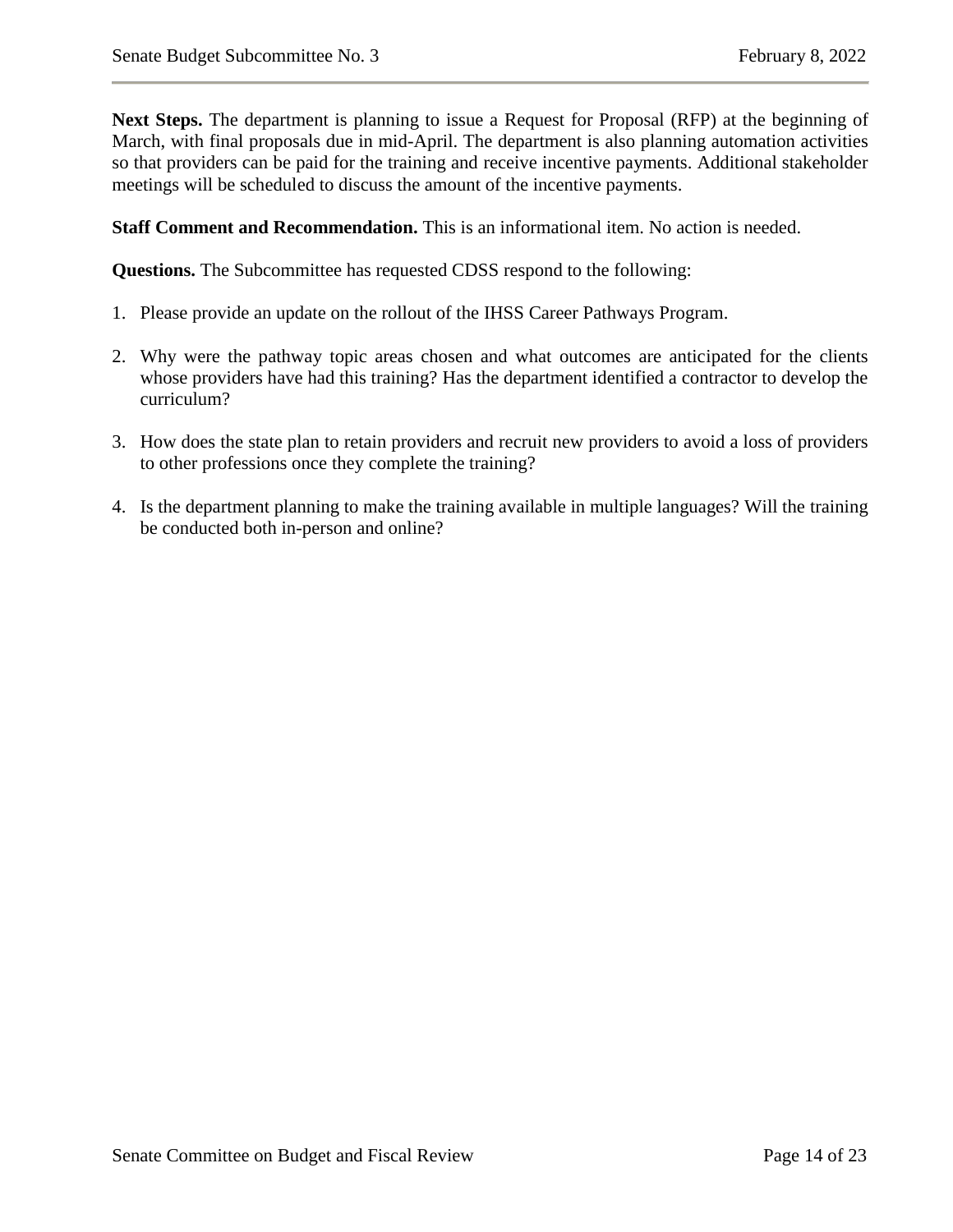#### <span id="page-15-0"></span>**Issue 6: Supplemental Security Income/State Supplemental Payment (SSI/SSP) Overview**

**Governor's Proposal.** The Governor's budget includes \$9.9 billion (\$2.9 billion General Fund) in 2021-22 and \$10.3 billion (\$3.1 billion General Fund) in 2022-23. As compared to the 2021 enacted budget, funding for the SSI/SSP program increased by \$371.9 million (\$162.8 million General Fund) in 2022-23, due to the full-year impact of the 23.95 percent SSP payment increase, partially offset by a projected lower caseload.

Under the 2021 Budget Act, an additional SSP payment increase is planned for January 1, 2024, and if enacted, would restore SSP monthly payments for both individuals and couples to pre-Great Recession levels.

**Background.** The SSI/SSP programs provide cash assistance to around 1.1 million Californians, who are aged 65 or older, are blind, or have disabilities, and in each case meet the federal income and resource limits. A qualified SSI recipient is automatically qualified for SSP. SSI grants are 100 percent federally funded. The state pays SSP, which augments the federal benefit.

**Grant Levels.** The federal government generally applies a Cost of Living Adjustment (COLA) to SSI grant levels annually. A federal COLA of 5.9 percent took effect on January 1, 2022, increasing the maximum monthly SSI grant by \$47 for individuals and \$70 for couples. For 2022, the maximum combined SSI/SSP grant level is \$1,040.21 for individuals and \$1,765.64 for couples. The Governor's budget estimates maximum combined SSI/SSP grant levels will be \$1,059.21 for individuals and \$1,794.64 for couples in 2023.

The FPL is a measure of income issued by the federal government each year to determine eligibility for programs and benefits. The January 2022 Federal Poverty Level (FPL) for individuals is \$1,132.50 per month and \$1,525.83 per month for couples. The current maximum SSI/SSP grant level for individuals remains below the 2022 FPL (91.9 percent of the FPL), while the grant level for couples remains just above the 2022 FPL (115.72 percent of the FPL). A 23.95 percent SSP increase took effect on January 1, 2022. An additional increase is planned for January 1, 2024. Despite these grant increases grant levels for individuals in 2022 are below the FPL and it is projected that grant levels for individuals will be below the FPL in 2023-24 as well. The table below, provided by the Legislative Analyst's Office, shows SSI/SSP grant levels in 2021-22, 2022-23, and 2023-24.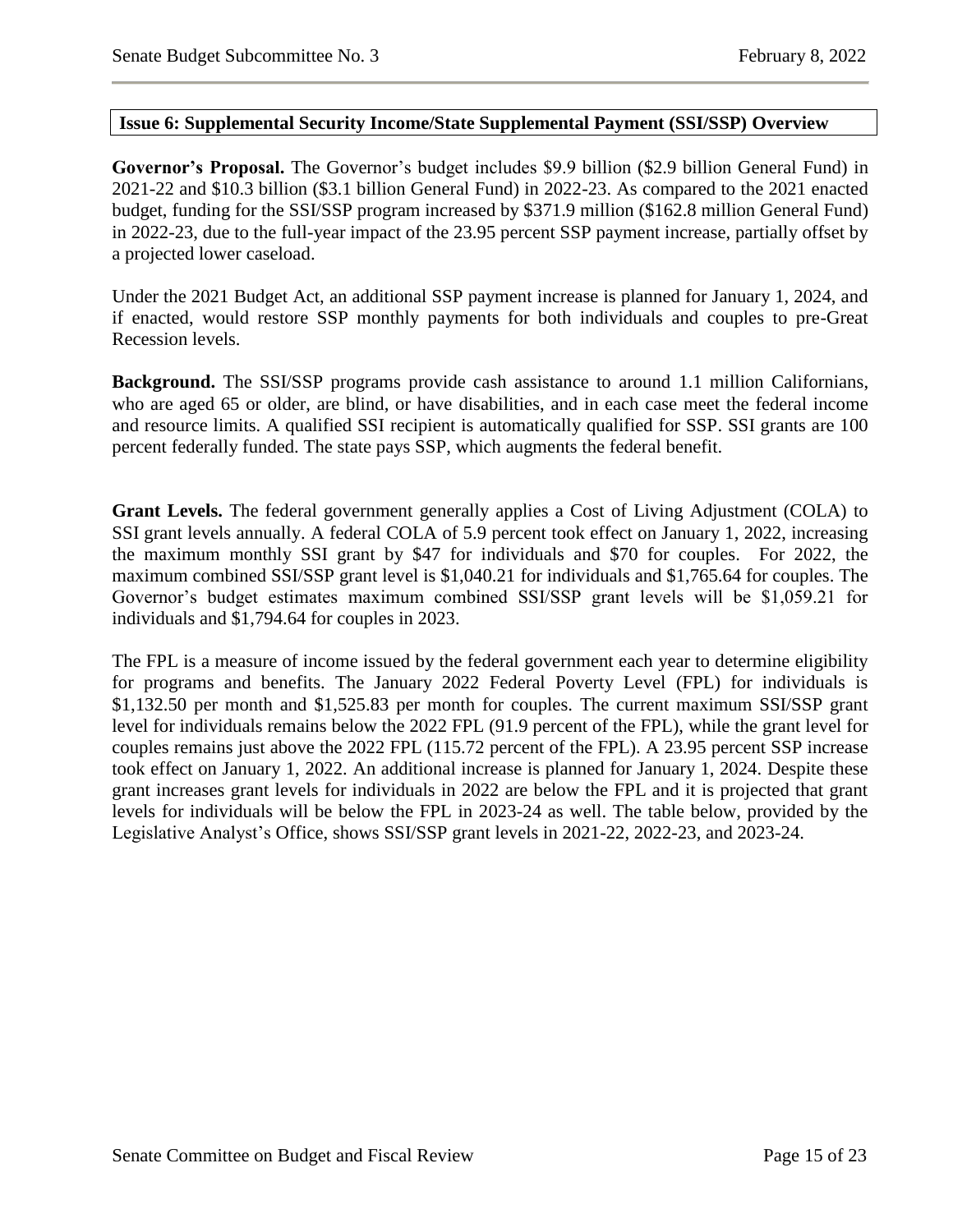|                                               | 2021-22<br>(Actual) | $2022 - 23b$<br>(Projected) | $2023 - 24b$<br>(Projected) |
|-----------------------------------------------|---------------------|-----------------------------|-----------------------------|
| <b>Maximum Grant-Individuals</b>              |                     |                             |                             |
| SSI                                           | \$841.00            | \$860.00                    | \$876.00                    |
| <b>SSP</b>                                    | 199.21              | 199.21                      | 246.92                      |
| <b>Totals</b>                                 | \$1,040.21          | \$1,059.21                  | \$1,122.92                  |
| Percent of Federal Poverty Level <sup>c</sup> | 92%                 | 89%                         | 92%                         |
| <b>Maximum Grant-Couples</b>                  |                     |                             |                             |
| SSI                                           | \$1,261.00          | \$1,290.00                  | \$1,314.00                  |
| <b>SSP</b>                                    | 504.64              | 504.64                      | 625.51                      |
| <b>Totals</b>                                 | \$1,765.64          | \$1,794.64                  | \$1,939.51                  |
| Percent of Federal Poverty Level <sup>c</sup> | 116%                | 112%                        | 118%                        |

## **SSI/SSP Monthly Maximum Grant Levels<sup>®</sup> Governor's Proposal**

a The maximum monthly grants displayed refer to those for aged and disabled individuals and couples living in their own households in January of fiscal year.

b Reflects administration's estimate of the January 2023 and January 2024 federal cost-of-living adjustment for the SSI portion of the grant. Also reflects intended SSP grant increase in January 2024.

c Compares grant level to federal poverty guidelines from the U.S. Department of Health and Human Services up to 2021-22. Estimates of federal poverty guidelines for 2022-23 and 2023-24 are based on Consumer Price Index for All Urban Consumers projections. The 2022-23 and 2023-24 federal poverty guidelines will not be finalized until fall 2022 and fall 2023, respectively.

**Caseload.** The caseload in the program has declined steadily since 2014-15 due to overall program attrition from the disabled population and slower caseload growth resulting from fewer incomeeligible individuals (see image below). The further decline starting in 2020-21 is due to COVID-19 when county offices closed forcing people to utilize technology to access these services. Recent months of actual data indicate the caseload is decreasing at a faster rate compared to prior projections. According to the department, this recent decrease is the result of a greater reliance on technology for SSI applications during the shelter-in-place (with applicants who are less familiar with this process) combined with a growing trend of applicants whose income exceeds eligibility thresholds that have not grown with inflation.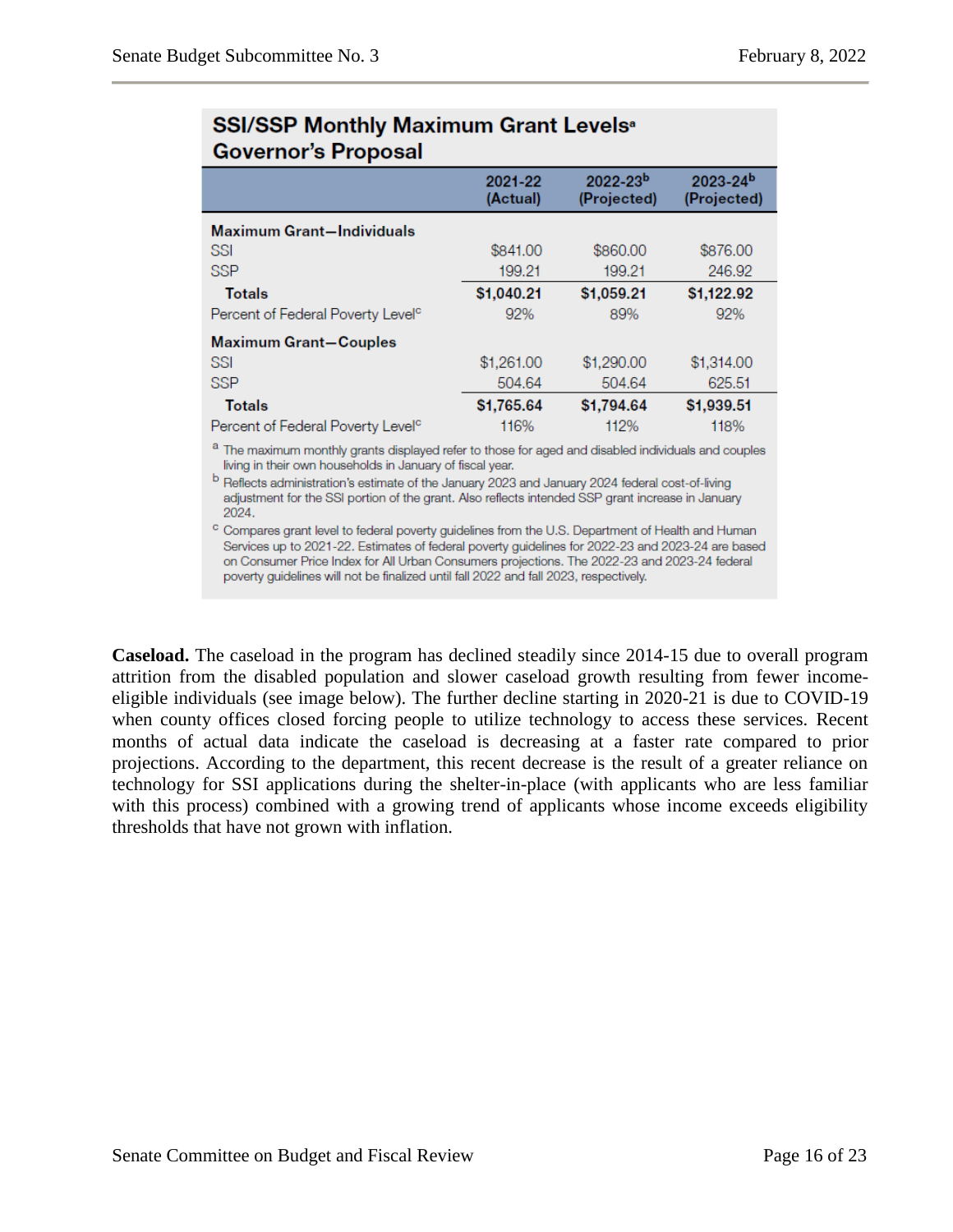## **CASELOAD TREND ANALYSIS**



**2021 Budget Act Investments.** The 2021 Budget Act included several investments for the SSI/SSP programs including a 23.95 percent SSP (and Cash Assistance Program for Immigrants) increase, trailer bill language allowing for an additional increase beginning January 1, 2024, and authorization for SSP recipients to receive one-time \$600 payments as part of the Golden State Grant program.

#### **Staff Comment and Recommendation.** Hold open.

The 2021 Budget Act made a significant investment in the SSP program, providing an almost twenty-four percent increase in SSP payments in 2022-23, with another increase planned in 2023-24. While this increase will bring SSP grants to the levels they were at before the recession in 2009 when the state made cuts to many safety net programs, it would not provide a COLA for SSP payments. Not only were grant levels reduced during the recession, but the annual SSP COLA was suspended. While the 2021 Budget Act raised levels to what they would have been before those reductions, the COLA for SSP has not been reinstated. Note that the 2018 Budget Act included trailer bill language codifying COLA adjustments to SSP grants beginning in 2022-23. The Legislature may request that the Department of Finance provide information about what it would cost the state to reinstate the SSP COLA.

**Questions.** The Subcommittee has requested CDSS respond to the following:

- 1. Please provide an overview of the proposed 2022-23 budget for the SSI/SSP programs.
- 2. The department has indicated that the faster than projected decline in enrollment is due to a greater reliance on technology for applications and applicants who are less familiar with the process, as well as the closure of county offices due to COVID-19. What is the state doing to ensure that all those who could benefit from the program are being enrolled? Is support provided for those individuals who may not be familiar with using technology to apply for the program?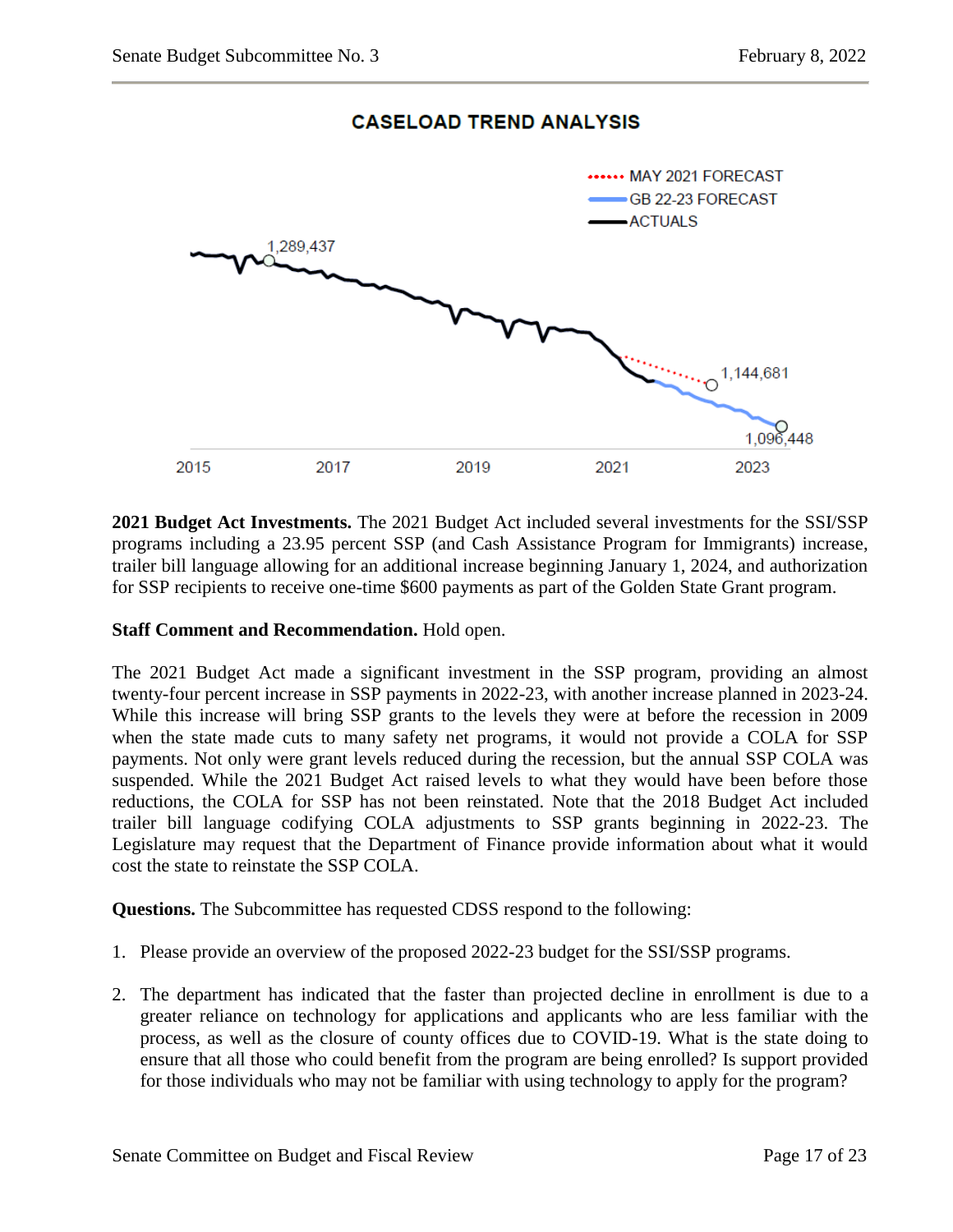#### <span id="page-18-0"></span>**Issue 7: Adult Protective Services (APS) Overview**

**Governor's Proposal.** The budget requests position authority for five permanent positions to assist with the program expansion authorized in the 2021 Budget Act. No funding is associated with this request.

**Background.** The Adult Protective Services (APS) program provides services without regard to income to persons who are victims of abuse, neglect, or exploitation and are 60 or older or dependent adults who are 18-59 years old who are functionally impaired and unable to meet their own needs. In 2020-21, the APS program received 198,070 reports; 122,158 new cases were opened; 145,110 cases were resolved.

COVID-19 has had an impact on the APS caseload. Historically, there is an increase in reports received and cases opened from one year to the next. However, due to the pandemic, APS saw a 7.1 percent decrease in the number of reports received and an 8.6 percent decrease in the number of cases opened between March 2020 and December 2020.

**Federal Relief.** In the federal Coronavirus Response and Relief Supplemental Appropriations Act of 2021 California APS received \$9.5 million to supplement services in response to the pandemic. This funding allocation was based on each county's percentage of the total average APS monthly elderly (aged 60 and above) caseload. The allocation was adjusted to ensure each county receives a minimum of \$1,000. Funds are available to counties for use from April 1, 2021, until September 30, 2022. From the funds, \$254,974 was earmarked for an evaluation study to highlight strategies the counties employed and their effectiveness in responding to the unique demands brought on by COVID-19. The federal relief funding has been used for a variety of purposes, including:

- Emergency shelter
- Technology for staff (laptops, tablets, phones, etc.)
- Extended case management
- Financial abuse public awareness and education campaign
- Hiring additional staff
- Conducting nursing follow up with clients after case closure

California also received \$8.6 million as part of the American Rescue Plan Act (ARPA). These funds were distributed to counties in August 2021 and must be used within 24 months. Roughly \$4 million of the funding went to county activities, while the remaining funds went to activities including a public awareness campaign and operational plan assistance. Additional ARPA funds will be distributed to APS programs in the spring of 2022.

As a requirement of ARPA, the federal Administration for Community Living requires states to create a five-year operational plan for APS programs. The plan must incorporate current and future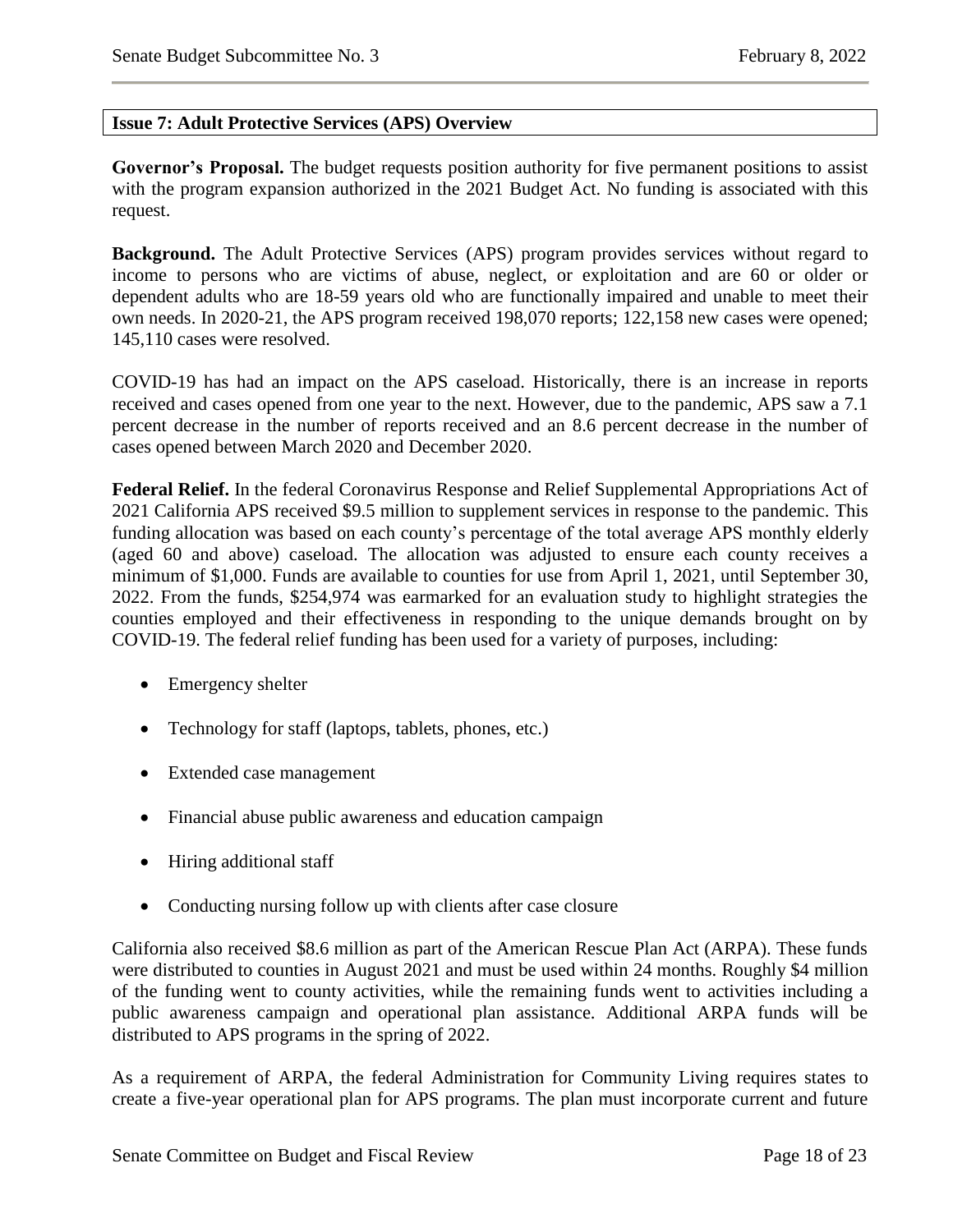rounds of funding. California's plan was due January 31, 2022. The department held listening sessions in the fall of 2021 to gather ideas to include in the plan.

**2021 Budget Act Changes.** The 2021 Budget Act included trailer bill language that made several changes to the APS program. As of January 1, 2022, the elderly eligibility age decreased from 65 to 60. Consequently, the age for dependent adults eligible for APS services changes to 18-59. The bill also included an increased emphasis on housing for the elderly and required the development of a stakeholder workgroup to explore the feasibility of a statewide automated APS case management system, with a report due to the Legislature in November 2022.

**Data Collection.** In 2018, the state received a federal grant to improve the state's APS data collection system. The department used the grant to overhaul its primary APS data collection that counties use to electronically submit their monthly statistics. The updated tool was implemented for county use in January 2019. The updated tool captures more comprehensive data that more closely reflects data collected in the federal National Abuse Maltreatment Reporting System database. The updated data collection system will also provide a better understanding of efforts in California to address elder and dependent adult abuse.

**APS Training.** The 2019 Budget Act allocated \$11.5 million for a three-year training effort. With that funding three APS regional training academies contracted with the state to increase their delivery of core classes for APS social workers and advanced and specialized courses for managers and supervisors. However, these training funds expire at the end of the current 2021-22 fiscal year. After June 30, 2022, funding for training will decrease to \$176,000 General Fund.

#### **Staff Comment and Recommendation.** Hold open.

As mentioned above, the 2021 Budget Act made many changes to the APS program, all of which will likely increase the APS caseload. Additionally, APS social workers will likely need to be trained on some of these changes. As the funding for APS training will expire at the end of the current fiscal year the Legislature may want to consider providing additional funding for training.

**Questions.** The Subcommittee has requested CDSS respond to the following:

- 1. Please provide an overview of the budget for the APS program, including federal COVID-19 relief funding and how the COVID funding was used.
- 2. Since the start of the COVID-19 pandemic the number of reports received and the number of cases opened has declined. What are the department and/or local agencies doing to ensure that adults who may be victims of abuse or neglect are protected?
- 3. The federal government requires California to submit an operational plan for its APS programs by January 31, 2022. Please provide an overview of this plan and describe how it will ensure consistency of services across counties.
- 4. The 2021 Budget Act required the development of a stakeholder workgroup to explore the development of a statewide automated APS case management system. What is the status of that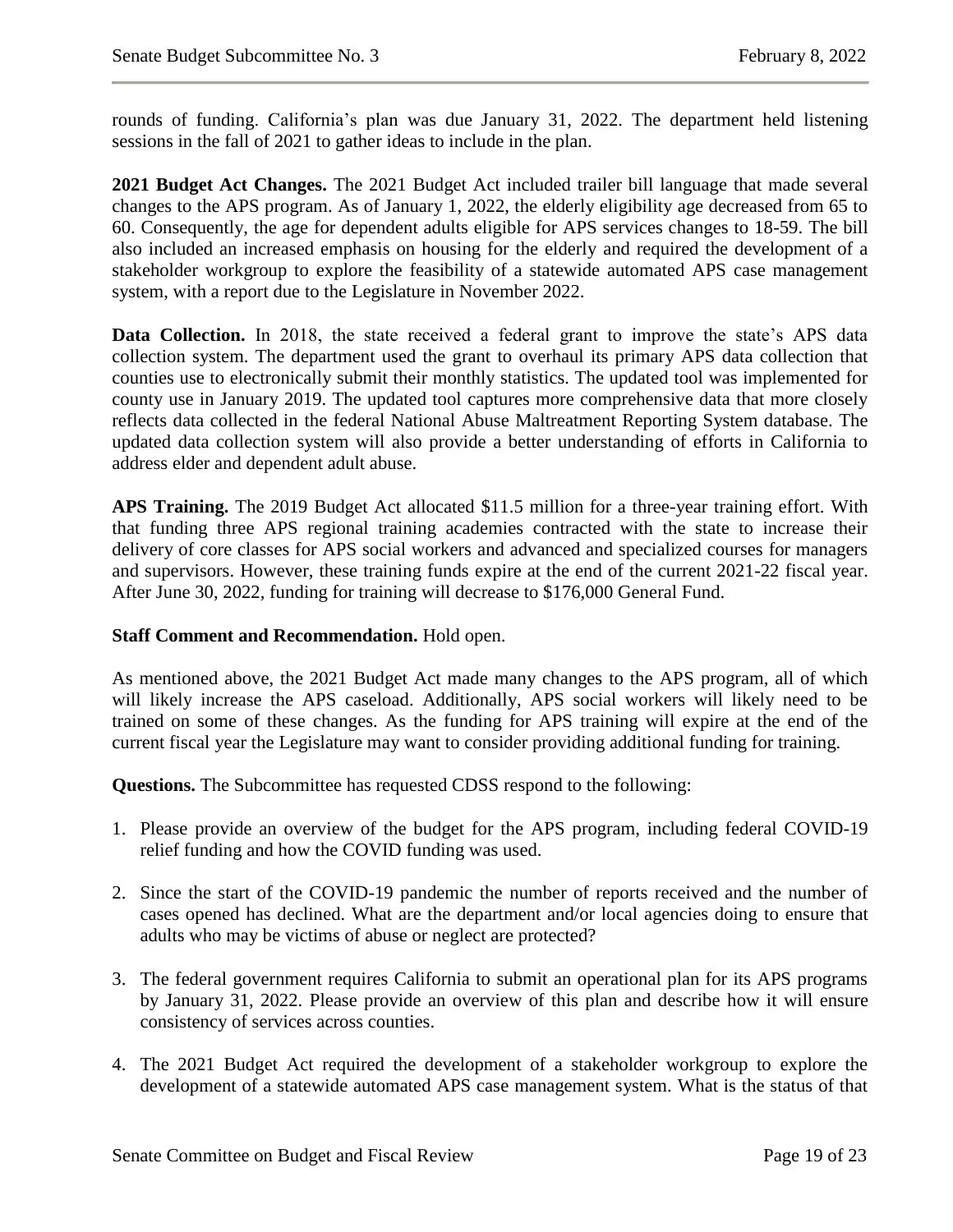workgroup? What stakeholders are included in the group? What is the time frame for deploying a statewide automated case management system?

- 5. How has the updated data collection tool helped the department better understand elder abuse? What steps is the department taking to better address abuse and neglect in response to this data?
- 6. With the changes made in the 2021 Budget Act to expand the age of eligibility and the expected increase in the older adult population in the coming years, it is expected that the number of reports received and investigations by APS will only increase. How is the state preparing to handle that increase and ensure that all reports are sufficiently investigated?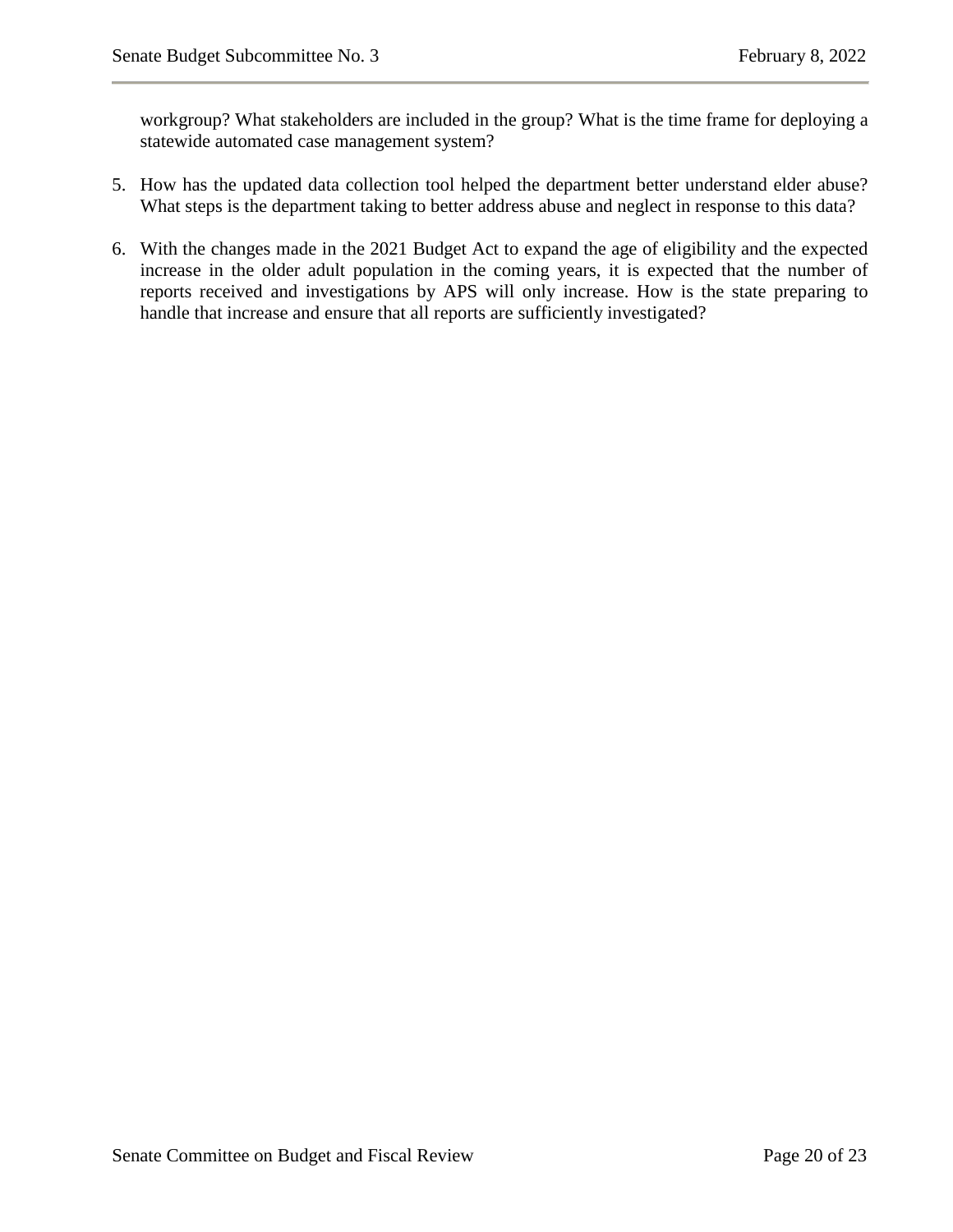## <span id="page-21-0"></span>**5180 DEPARTMENT OF SOCIAL SERVICES – COMMUNITY CARE LICENSING (CCL)**

#### <span id="page-21-1"></span>**Issue 8: CCL Budget Overview**

**Governor's Proposal.** The Governor's budget includes \$1.3 million General Fund ongoing for eight permanent positions to support and provide expertise to the Community Care Licensing Division Regional Offices.

**Background.** The CCL Division oversees the licensure or certification of licensed facilities that include childcare centers; family child care homes; adult daycare facilities; foster family homes; child, adult, and senior residential facilities; and certified family homes and home care organizations. CCL is responsible for protecting the health and safety of individuals served by those facilities. Licensing program analysts investigate any complaints lodged, and conduct inspections of the facilities. The CCL division has a total of 1,532 staff. As of June 2021, there are 67,622 CCL licensed facilities and a licensed capacity of approximately 1.4 million across the state.

**Capacity Changes.** In June 2021 there were 14,552 licensed facilities (an increase of 2.2 percent over the last 12 months) and a licensed capacity of 300,468 (an increase of 2.6 percent over the last 12 months) for adult and senior care facilities. For children's residential facilities there were 11,991 licensed facilities (a decrease of 11.8 percent over the last 12 months) and a licensed capacity of 46,179 (decrease of 8.9 percent over the last 12 months) at the same time point.

For childcare facilities, there were 41,079 licensed facilities (decrease of 1.4 percent over the last 12 months) and a licensed capacity decrease of about 1 million (decrease of 0.4 percent over the last 12 months) in June 2021. However, licensed and unlicensed pop-up facilities helped to fill this childcare gap during the pandemic with 188 facilities and 6,232 slots becoming permanent. The table below depicts new licenses, permanent closures, and temporary closures of childcare facilities during the pandemic. Temporary closures refer to facilities that close but remain licensed and could reopen at any time.

| <b>Childcare Facilities</b> |                                                      |                          |  |
|-----------------------------|------------------------------------------------------|--------------------------|--|
|                             | New Licenses (March 2020   Permanent Closures (March | Temporary Closures as of |  |
| to September 2021)          | 2020 to September 2021)                              | September 30, 2021       |  |
| 5,643 facilities            | 5,372 facilities                                     | 5,440 facilities         |  |
| 87,776 capacity             | 88,148 capacity                                      | 210,966 capacity         |  |

**Complaints.** The table below shows complaints received and complaints pending more than 90 days for the CCL Division.

| <b>Facility Type</b>   | <b>Number Complaints</b> | <b>Complaints Pending</b> |
|------------------------|--------------------------|---------------------------|
|                        | received                 | More than 90 Days         |
| Adult & Senior Care    | 5,841                    | 3,329 (increase of 123 %) |
| Children's Residential | 3,419                    | 445 (increase of 14 %)    |
| Child Care             | 3,050                    | 27 (decrease of 86 %)     |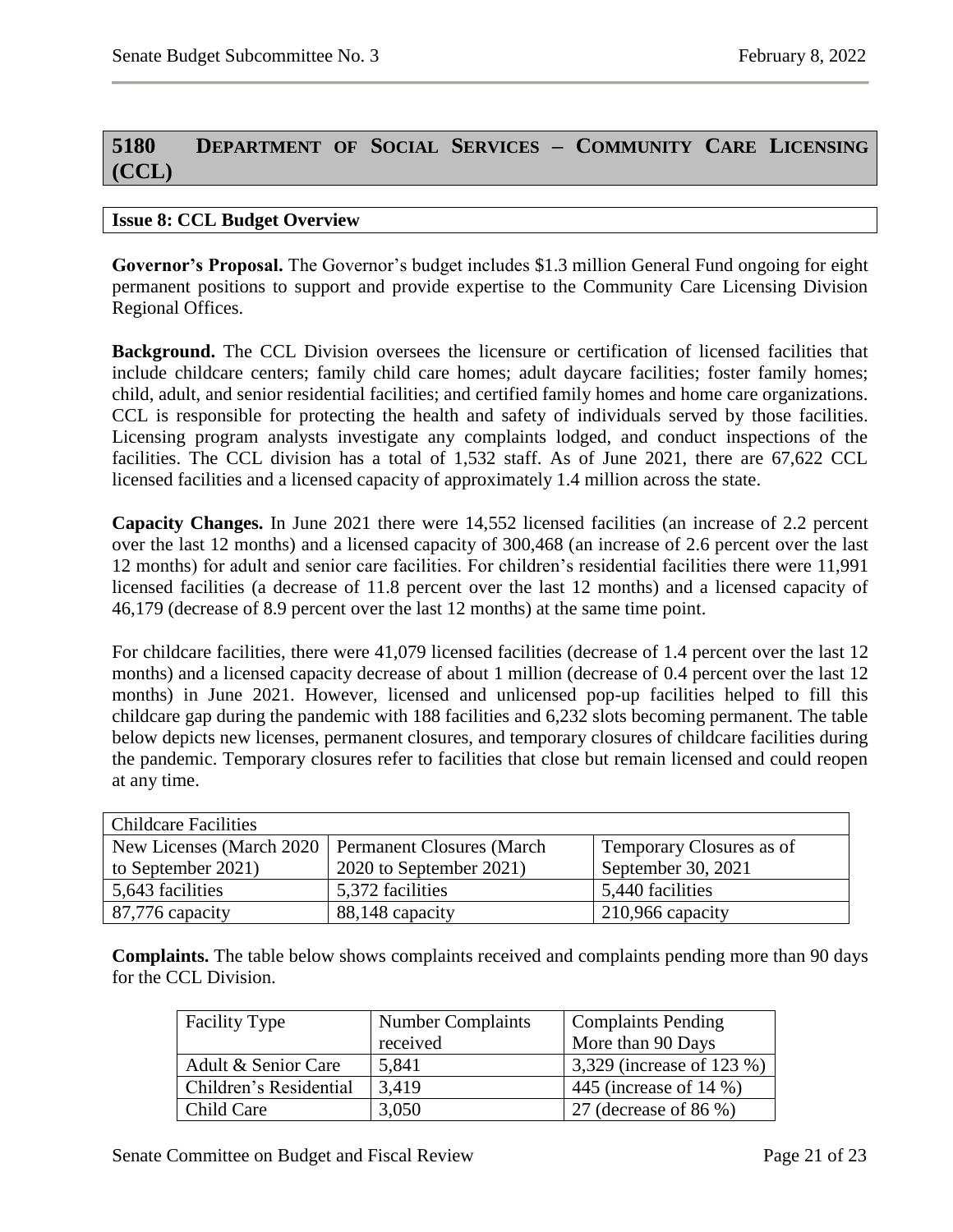| Total | 12,310 | 3,801 (increase of 83 %) |
|-------|--------|--------------------------|

There was a large uptick in complaints pending for more than 90 days for adult and senior care facilities. The CCL division has attributed this increase to shifting priorities during the pandemic. The division shifted to providing COVID-related technical assistance to licensees and increased collaboration with internal and external stakeholders to support licensees and residents.

**Inspection Tool Updates.** All facilities licensed by CCL must meet minimum licensing standards, as specified in California's Health and Safety Code and Title 22 regulations. DSS conducts pre- and post-licensing inspections for new facilities and unannounced visits to licensed facilities under a statutorily required timeframe.

CCL has developed the Compliance and Regulatory Enforcement (CARE) inspection tools to improve the effectiveness and quality of the inspection process. The CARE Tools focus CCL's efforts in the three priority areas: prevention, compliance, and enforcement. The full CARE tools are being used in Adult and Senior Care facilities. However, the Adult and Senior Care program is currently focusing its annual inspections on COVID-19 infection control through the use of an infection control domain within their CARE tool.

The Child Care program is using the full CARE tools for their annual inspections. As of November 2021, the Children's Residential Program was using the full CARE tools for inspections in its five largest facility categories and was in the process of developing CARE tools for their remaining, smaller facility categories. CCL is also working to update its legacy system to a new Field Management System and is refining the CARE tools over time based on inspection data and feedback from staff and licensees.

**COVID-19 Response.** In response to the COVID-19 pandemic, the CCL division has adjusted many of its operating procedures. To receive clearance for on-site inspections all field staff is required to test for COVID-19 weekly, regardless of vaccination status. Field staff must also submit a daily COVID-19 symptom self-assessment and affirmation form. Caregivers working in qualified facilities were granted Hero Award stipends of \$500. \$20 million from the Disaster Response-Emergency Operations Account (DREOA) was used for staff augmentation and stabilization at facilities licensed by CCL. Residential Alternate Care Sites were developed to deflect the surge in acute settings such as hospitals. Residents could obtain services needed when COVID-19 positive at these sites. CCL also provides technical assistance, conducted daily calls with facilities with an active COVID-19 case, and holds statewide information calls with licensees.

#### **Staff Comment and Recommendation.** Hold open.

#### **Questions.**

- 1. Please provide an overview of the proposed 2022-23 budget for the CCL Division, briefly describing the significant funding augmentations included in the Governor's budget.
- 2. Please provide an update on the rollout of the CARE inspection tools. When does the Administration expect the CARE tools for all facility types will be implemented?